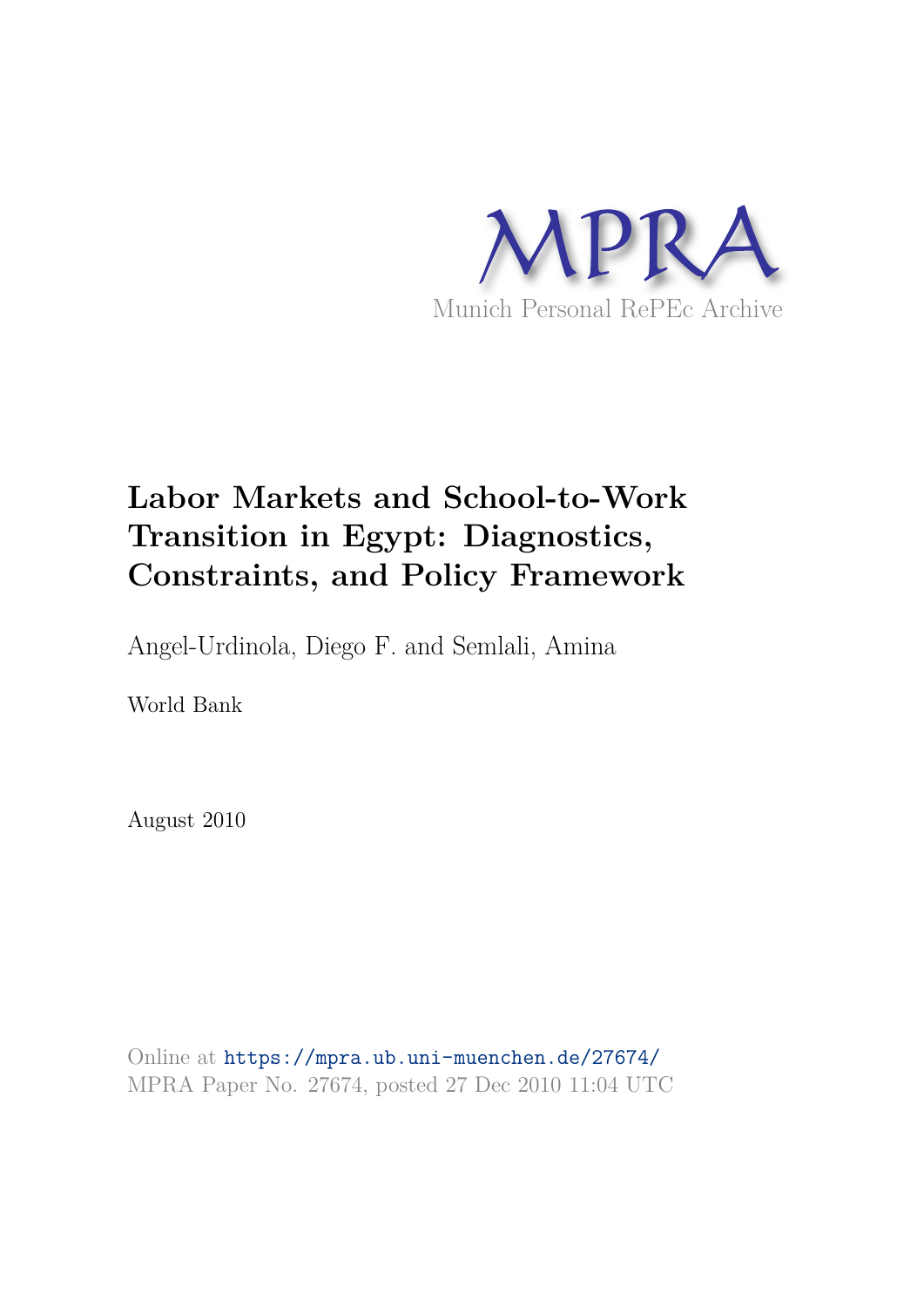# Labor Markets and School-to-Work Transition in Egypt: Diagnostics, Constraints, and Policy Framework

Diego Angel-Urdinola and Amina Semlali<sup>1</sup>

#### August 2010

#### **ABSTRACT**

Analysis in this policy note indicates a rapid deterioration in employment opportunities for young individuals transitioning from school to work in Egypt. Despite substantial improvements in labor market outcomes in recent years (in raising employment and participation and in lowering unemployment), unemployment rates in Egypt remain exceedingly high among youth entering the labor market for the first time. A slow school-to-work transition remains the main reason behind high unemployment rates. Young entrants to the labor market have become more educated than ever before: the share of the working-age-population with university education in Egypt has increased significantly between the years 1998 and 2006 (from 14% to 19% among men and from 9% to 14% among women). However, youth are unable to capitalize the time and resources invested in their education as the labor market is not providing enough good-quality jobs for them. To cope with scarce formal jobs, young-educated workers are opting to work in the informal sector and/or withdraw from the labor force, which is contributing to a deadweight loss of recent investments in education. There are three key factors that seem to explain why school-to-job transition remains low in Egypt: investments in the private sector remain low and capital intensive, new graduates are not equipped with the skills demanded by the private sector, and the public sector still provides incentives for educated individuals (mainly women) to queue for private sector jobs. There are several policy options used in the international context to further enhance the performance of the labor market; such as removing obstacles in regulation, enhancing employability of new entrants, reforming the civil service, and designing targeted programs aiming to boost labor demand.

JEL Classification: J20, J30, J40, J50

 $\overline{a}$ 

Keywords: labor markets, Egypt, unemployment, training, labor regulation, school-to-job transition

Authors: Diego F. Angel-Urdinola (dangelurdinola@worldbank.org) Amina Semlali (asemlali@worldbank.org)

<sup>&</sup>lt;sup>1</sup> The authors: Diego Angel-Urdinola (Economist, MNSHD) and Amina Semlali (Human Development Specialist, MNSHD) acknowledge useful inputs from Amira Kazem, Kimie Tanabe, Andras Bodor; guidance from Roberta Gatti, Joana Silva, Ernesto Cuadra, and Jaime Saavedra; and valuable comments from Santiago Herrera, Tara Vishwanath, Siddharth Sharma, and Assaad Ragui.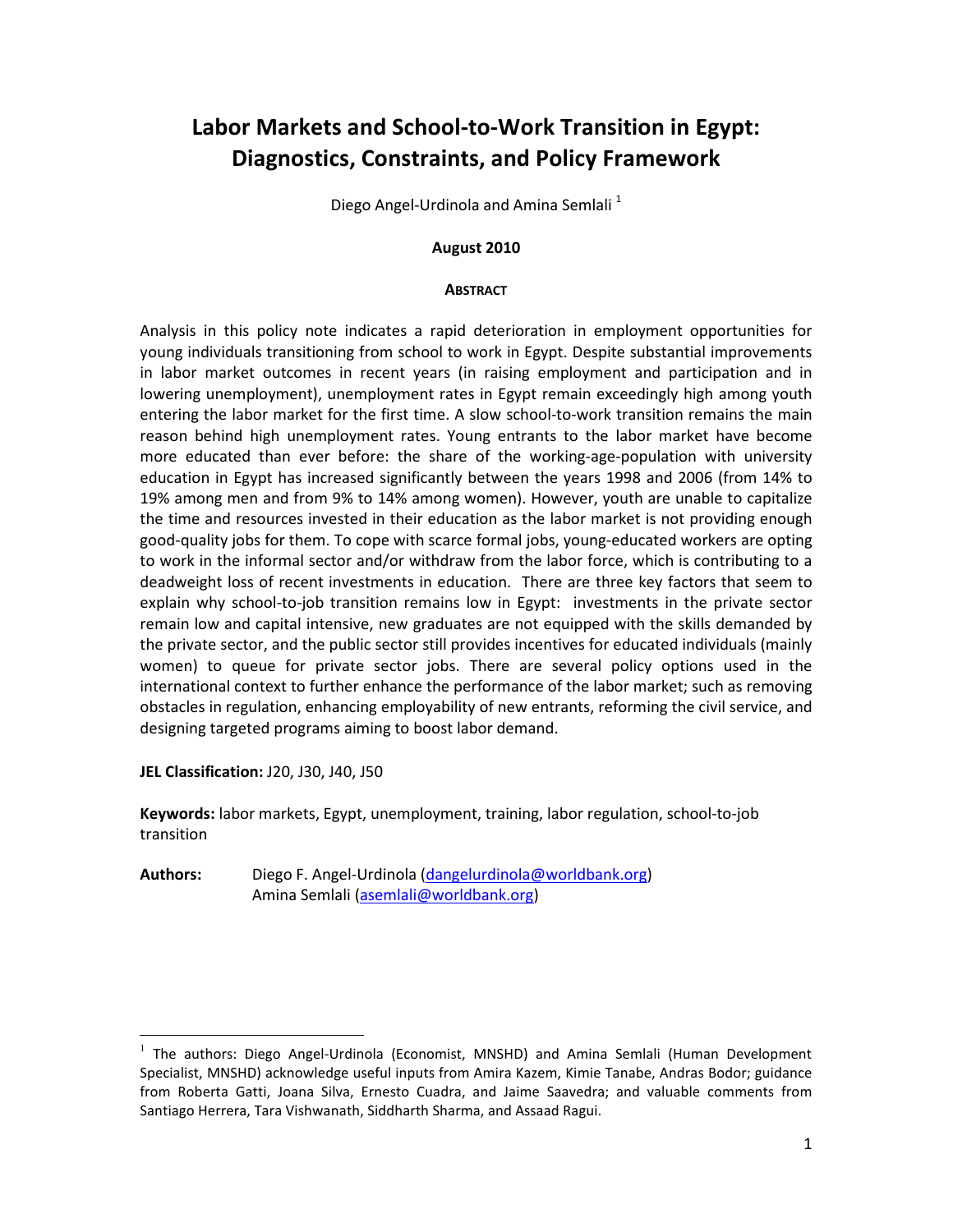#### **INTRODUCTION**

Despite substantial progress in labor market outcomes in recent years (higher rates of employment and participation and lower rates of unemployment), quality of employment in Egypt has suffered an important deterioration, especially among youth entering the labor market. Young entrants to the labor force have become more educated than ever before but are unable to capitalize the time and resources invested in their education as the labor market is not providing enough good quality jobs for them. There is stagnation in the creation of good private sector jobs and the growth of public sector employment (a traditional source of employment for highly-qualified workers) is not enough to absorb all new entrants in to the labor market. Furthermore, new graduates do not possess the set of skills in demand in today's labor market. Employers often consider young workers unattractive for employment because they lack the skills and experience necessary to fill available vacancies. The education and training systems are often unrelated to the job market demands, resulting in inadequate curricula that seems unaligned to the competencies required by employers. To cope with scarce formal jobs, youngeducated workers are opting to work in the informal sector (in low-quality/low pay jobs) and to withdraw from the labor force. These combine phenomena contributes to a deadweight loss of recent public and private investments in education.

Egypt is not the only developing country facing these challenges. As such, the main objective of this policy note is twofold. First, it discusses existing empirical evidence to identify the main constraints to employability in Egypt. Next, it reviews examples of successful reforms, policy options, and programs that have been designed and implemented in other developing economies and which have proven to improve employability for new entrants to the labor market. While the note develops and discusses a general policy framework to promote employability, it does not aim at this stage to provide any specific policy recommendations. The note is structured as follows: Section I presents some facts about the school-to-work transition in Egypt using available micro data; Section II identifies two important constraints to youth employability; Section III discusses policy options available to facilitate the school-to-work transition. A brief conclusion follows.

### **I. SCHOOL TO WORK TRANSITION IN EGYPT**

Despite positive job creation, labor market outcomes remain very stagnant for new entrants to the labor market (mainly youth and women). Despite moderate growth in GDP (averaging 4.5 % per year in the period of study), between the years 1998 and 2006 labor market indicators in Egypt displayed significant improvement. Labor force participation rates rose from 48.4 to 53.1% of the working-age population (15-64); unemployment rates decreased from 13.8 to 9.6% of the labor force; and the overall employment rate in the country rose from 42 to 48 % of the working-age population. Still, Egypt displays lagging employment indicators (higher levels of unemployment and lower levels of participation/employment) among youth and women. Unemployment rates remain very high among youth and women, and especially among those with higher levels of education. Unemployment rates among young women are much higher than among young among men, reaching up to 50% (vs. 17 to 18% among young men) (Figure 1). Unemployment rates are highest among skilled youth, as they generally queue for public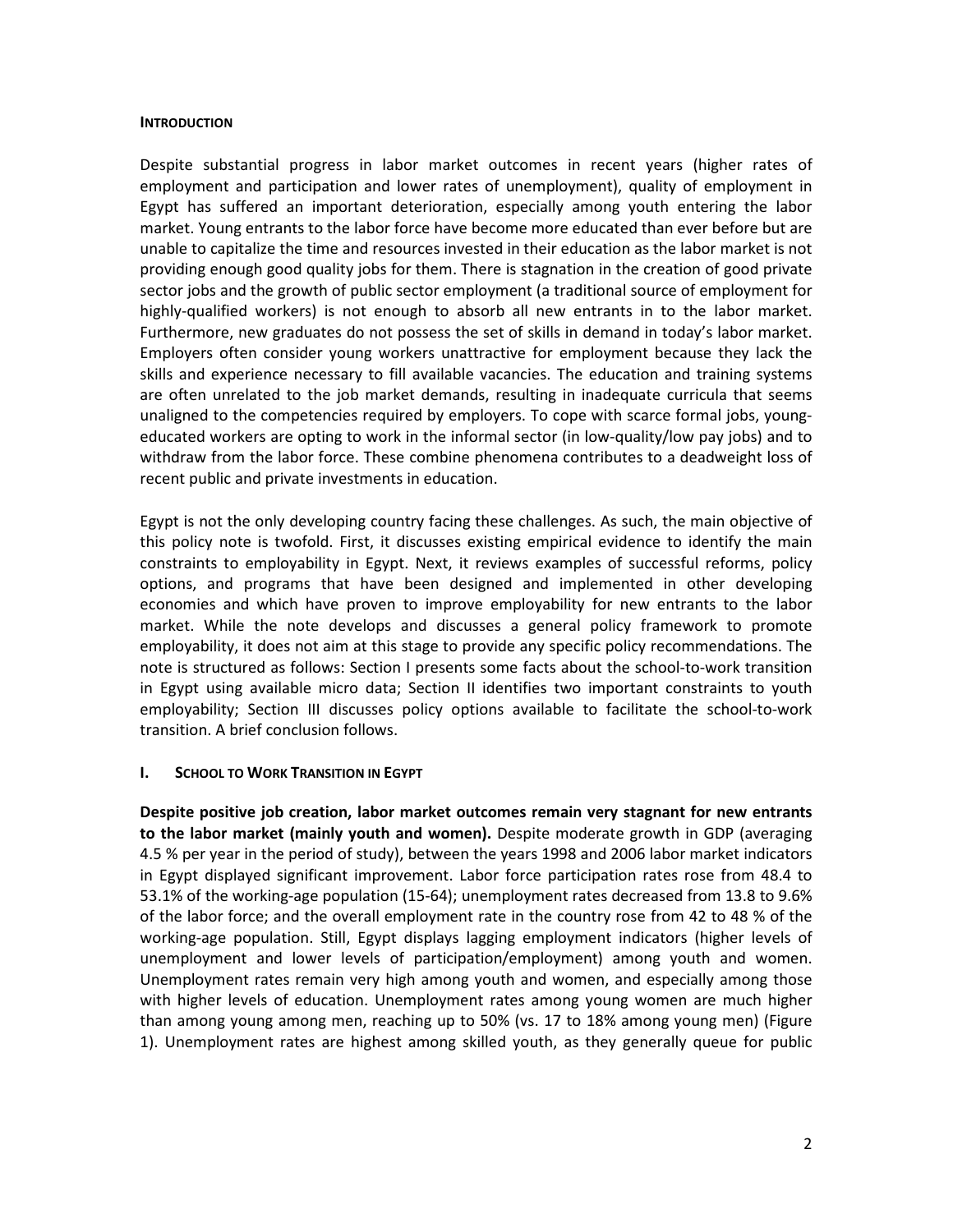sector jobs (Table 1) while unemployment rates among low-skilled youth are rather low as they rapidly absorbed in informal sector jobs (Assaad, 2008, 2009). $^2$ 

Figure 1: Unemployment rates by age and gender [Egypt, 2006]



Source: World Bank using the 2006 Egypt Labor Market Panel Survey (ELMPS) survey.

| Table 1: Unemployment rates by education and gender [Egypt, 2006] |  |  |
|-------------------------------------------------------------------|--|--|
|-------------------------------------------------------------------|--|--|

|                             | Unemployment<br>rates in % | % Share of<br>Unemployed | Unemployment<br>rates in % | % Share of<br>Unemployed |
|-----------------------------|----------------------------|--------------------------|----------------------------|--------------------------|
|                             | Men                        |                          | Women                      |                          |
| Primary or below            | 1.71                       | 13.06                    | 1.77                       | 2.98                     |
| Preparatory/Sec. General    | 3.32                       | 4.58                     | 8.92                       | 1.15                     |
| <b>Secondary Vocational</b> | 7.11                       | 48.94                    | 36.76                      | 65.84                    |
| Tertiary                    | 10.52                      | 33.42                    | 29.11                      | 30.03                    |

Source: World Bank using the 1998 and 2006 ELMPS survey.

 $\overline{a}$ 

Slow school-to-work transition remains the main reason behind high unemployment rates. In Egypt, it takes about 7 years for youth to transition from school to work, as measured by the time it takes from when 50 percent of the population is enrolled in school to when 50 percent of the population is employed (Figure 2). In developed countries, it takes an average of about 1.4 years for new young entrants to get a stable job. Individuals 15 to 29 years old account for more than one-quarter of the total population of Egypt and for about 22 per cent of the total Egyptian labor force. Young people also account for the largest segment of all the unemployed Egyptians: 8 out of every 10 unemployed in Egypt are youngsters entering the labor market for the first time (Assaad, 2008, 2009). This group of young individuals is more educated than ever before. The share of the working-age-population with university education in Egypt has increased significantly (from 14% to 19% among men and from 9% to 14% among women) between the years 1998 and 2006. At the same time, Egypt's former policy to guarantee public employment for university graduates has been suspended, which has contributed to slowing the growth of the public sector and has in particular affected new female graduates (who generally aim to find public sector jobs). As a consequence, many school graduates, especially women, become

 $2$  Egypt displays lagging employment indicators (higher levels of unemployment and lower levels of participation and employment) compared to developing countries in East Asia and Latin America and to developed countries. This is especially true among women, who display very high (unemployment (low participation) rates in the international context.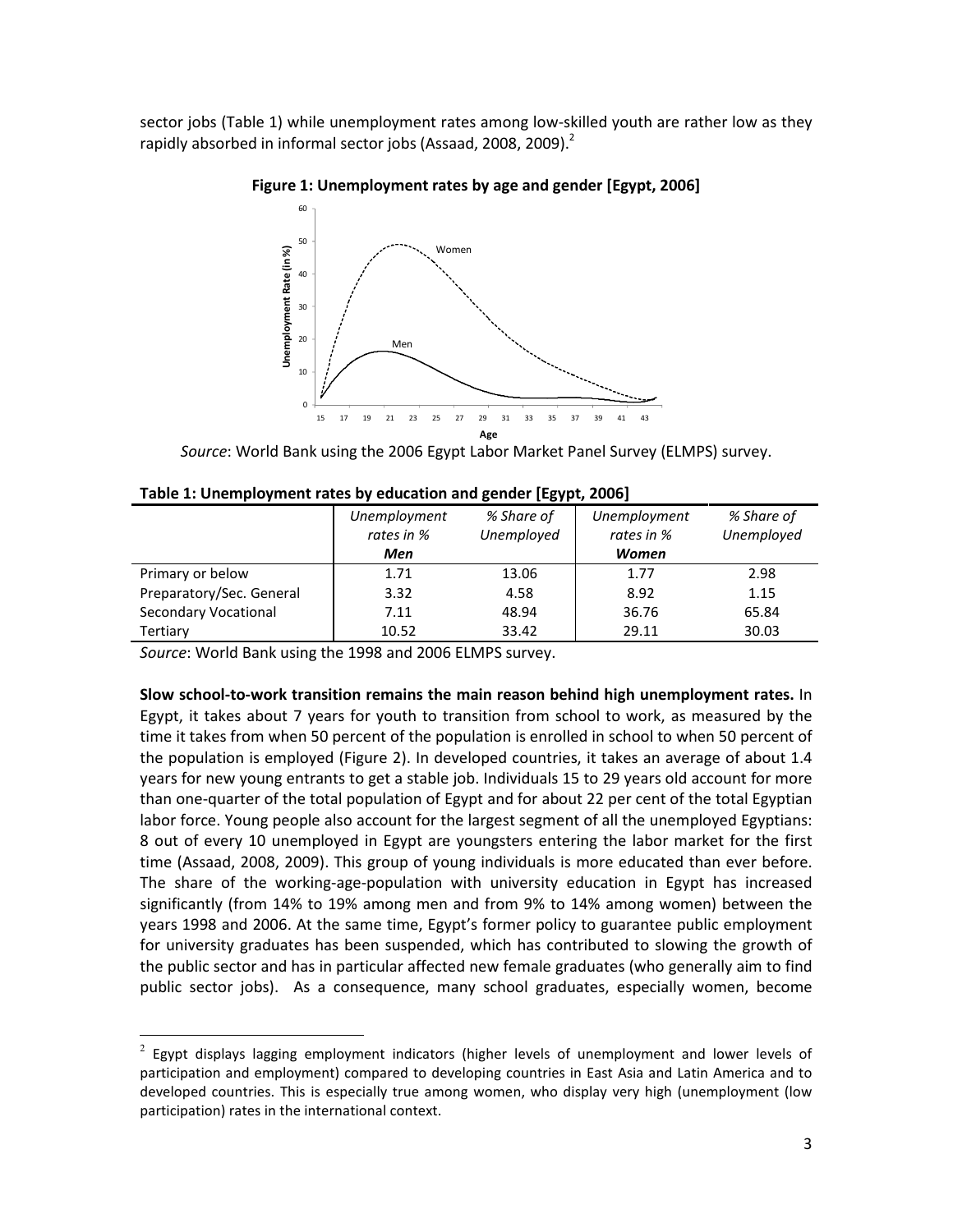jobless after graduation. According to ILO (2007), 5 out of every 10 new young entrants remain unemployed for many months after having graduated from school.<sup>3</sup>



Figure 2: School-to-work transition among Youth [Egypt 2006]

To cope with scarce formal jobs, young-educated workers are opting to work in the informal sector and/or withdraw from the labor force. One of the main changes in the Egypt's labor market between the years 1998 and 2006 was the rapid raise of informal employment as a share of total employment. This phenomenon is robust to several frequently used measures to quantify the levels of informality in labor markets (see Table 2). Informality, as measured by share of workers not contributing to social security (i.e. without access to pension and health insurance coverage through their employers) increased nationally from 49% to 58% in the period of study. Although the informality levels remain lower in urban areas than in rural areas, which is not surprising given the weight of the agriculture sector in rural areas, urban informality grew faster reaching 43% of the overall labor market.

|          | Table 2. MOTHEMEY GETTER IN EXTRE                                           |                                                               |                                                         |
|----------|-----------------------------------------------------------------------------|---------------------------------------------------------------|---------------------------------------------------------|
|          | Workers not contributing to<br>social security as % of total<br>employment; | Workers <b>without</b> a contract<br>as % of total employment | Share of workers in firms<br>with less than 5 employees |
|          |                                                                             | <b>Total</b>                                                  |                                                         |
| 1998     | 49.0                                                                        | 56.0                                                          | 40.0                                                    |
| 2006     | 58.3                                                                        | 62.8                                                          | 52.6                                                    |
| % change | 19.0                                                                        | 7.6                                                           | 12.1                                                    |
|          |                                                                             | Urban                                                         |                                                         |
| 1998     | 33.6                                                                        | 44.4                                                          | 32.2                                                    |
| 2006     | 42.6                                                                        | 48.8                                                          | 44.0                                                    |
| % change | 26.8                                                                        | 12.8                                                          | 9.9                                                     |
|          |                                                                             | <b>Rural</b>                                                  |                                                         |
| 1998     | 62.4                                                                        | 66.1                                                          | 45.6                                                    |
| 2006     | 70.0                                                                        | 73.4                                                          | 56.1                                                    |
| % change | 12.2                                                                        | 4.1                                                           | 11.0                                                    |

### Table 2: Informality trends in Egypt

 $\overline{a}$ 

Source: World Bank using the 1998 and 2006 ELMPS survey.

Source: World Bank using the 2006 Egypt ELMPS survey

 $3$  For more detailed information on female labor force participation see World Bank (2010)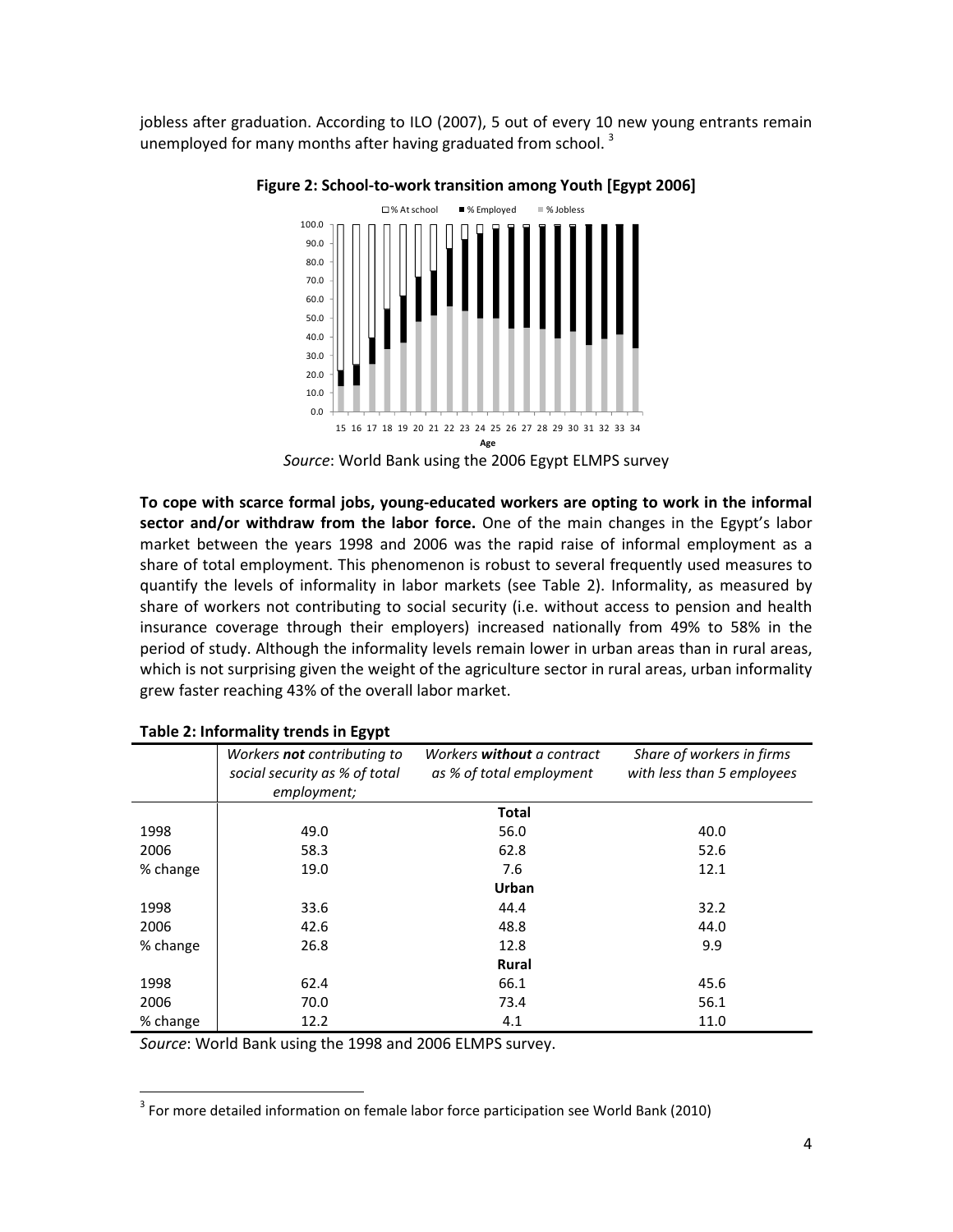The increase in informality has deeply affected young entrants with higher levels of education. While informality remains lower among more educated workers, it is increasing much faster among this group (Figure 3, left panel). While in 1998 only a minority (less than 10%) of all workers with more than 17 years of education worked in the informal sector, by year 2006 the same share had raised between 20 and 30%. It is worth noting that acquiring informal jobs is a way for young/educated university graduates to enter the labor market, gain experience, and eventually move into formal employment as informality decreases quickly with age (however, women are less likely than men to transition from informal into formal sector jobs) (World Bank. 2010)(Figure 3, right panel). The increase of educated workers within the informal sector is an outcome of both choice but mainly because of the increased supply of informal jobs. Yet, the raise in informality among highly educated individuals is not exclusive among youngsters. Indeed, informality rates are on the raise among the highly educated adult population as well. Moreover, as illustrated in Table 3, labor force participation among more educated women has decreased noticeably between the years 1998 and 2006, suggesting that many qualified women are withdrawing from the labor force due to lack of formal jobs. Marriage is also an important determinant explaining why educated women withdraw from the labor force. Educated women employed in the private sector (which is largely informal) are more likely to exit the labor force after marriage than women with government jobs. This occurs because the growing private sector generally does not provide a "family friendly" environment as compared to the public sector (e.g. maternity leaves, flexible schedules, daycare facilities, etc) (see World Bank, 2010).



Figure 3: Informality by age-group and years of attained education

|  |  | Table 3: Female Labor Force Participation by Education Attainment |
|--|--|-------------------------------------------------------------------|
|--|--|-------------------------------------------------------------------|

| <b>Education Attained</b>        | 1998  | 2006  |
|----------------------------------|-------|-------|
| <b>Vocational Secondary 3-Yr</b> | 57.45 | 39.50 |
| <b>Vocational Secondary 5-Yr</b> | 61.52 | 69.06 |
| College                          | 79.40 | 49.04 |
| University                       | 72.50 | 60.72 |

Source: World Bank using the 1998 and 2006 ELMPS survey.

A large share of all jobs created between 1998 and 2006 for university graduates were "informal" (low quality/low pay) private sector jobs. The private sector was the main engine for the creation of new jobs in Egypt between the years 1998 and 2006. Estimates from the ELMPS data (limiting the sample to urban areas only) indicate a net creation of more than 2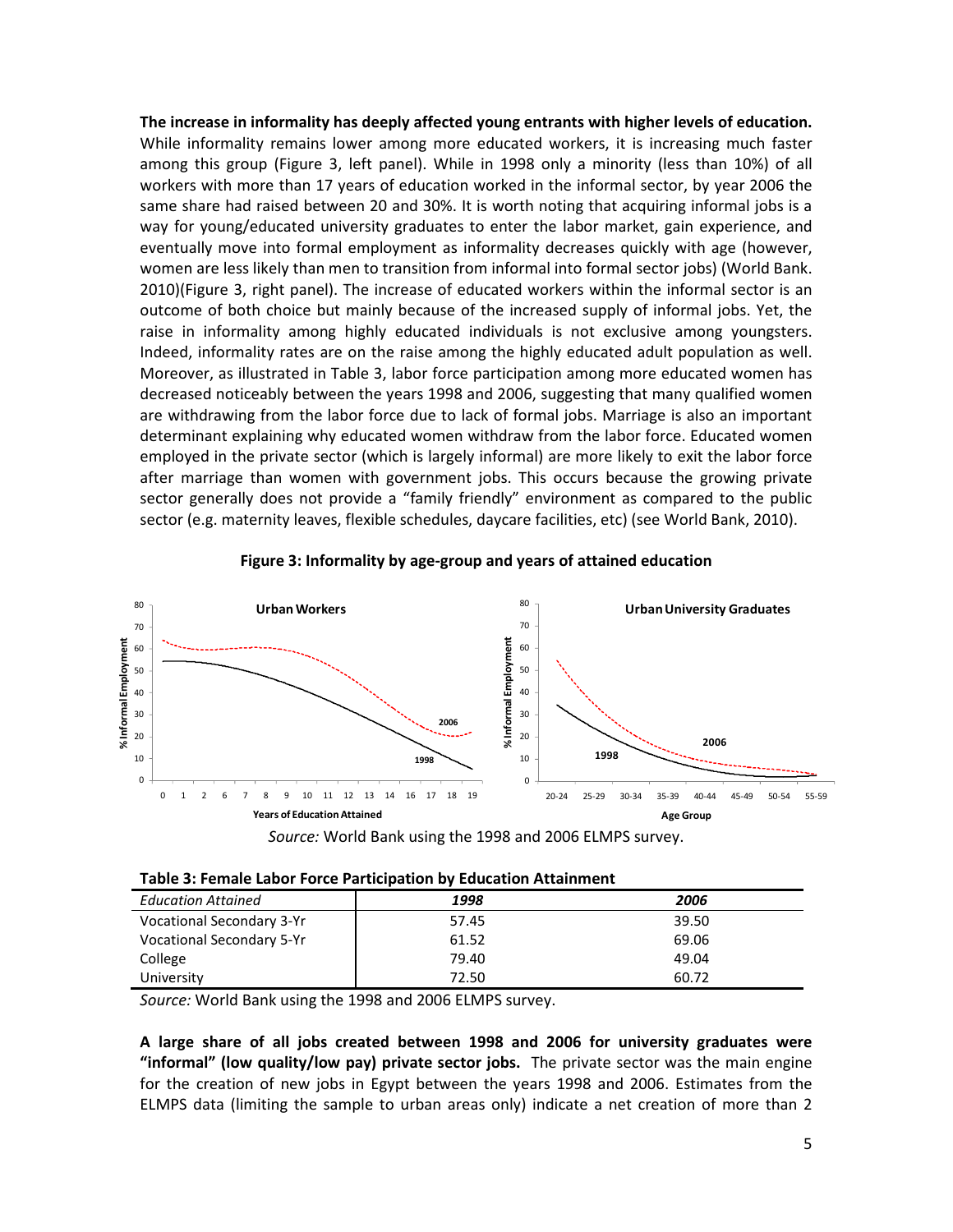million jobs in Egypt in the period of study. The majority of these new jobs (about 62 %) were informal (low/quality low/pay) private-sector jobs (Figure 4). The private and public sectors managed to create only about 583 thousand new formal jobs, most of which were filled by workers with secondary vocational and tertiary education. Note that the majority of all new formal jobs (about 360 thousand) were created in the private sector. Nevertheless, even among highly educated workers, the majority of all net employment creation occurred in the informal sector. Among workers with primary and/or secondary general education, all net job creation was in the form of informal jobs. Among this group of less skilled workers, there was actually some net job destruction of about 130 thousand formal jobs.  $4$ 





Source: World Bank using the 1998 and 2006 ELMPS survey.

 $\overline{a}$ 

Having to rely on informal sector jobs constitutes an important loss of human capital for young entrants. Returns to education (even among those with university education) are very low in the informal sector. Informal jobs are generally associated with low-wages, suggesting low levels of productivity as compared to the formal sector. Indeed, net hourly wages among informal workers in the private sector are quite low. For instance, a worker in the informal sector who has completed 5 years of education (equivalent to primary education) earns similar wage-rates to those of a worker who has attained 12 to 14 years of education (equivalent to complete secondary and some post secondary education). On the contrary, returns to investments in secondary and tertiary education (as well as returns to work experience) are quite significant in the formal sector as well as in the public sector. For instance, a formal worker with 12 and 16 years of education (equivalent to complete secondary and tertiary education respectively) would earn wages-rates that are twice to three times larger than those earned by a formal worker with 5 years of education (equivalent to primary education) (Figure 5). <sup>5</sup>

 $<sup>4</sup>$  Informality is proxied by the share of overall employment not making social security contributions (i.e.</sup> without access to pension and health insurance coverage through their employers).

<sup>5</sup> It is likely that there are unobserved factors that explain the difference of returns in the formal/informal that have to do with the selection into form/inform employment, which is not random. For instance, personal connections, networking, and other unobserved heterogeneity (such as effort and ability) may influence formal/informal wage differentials.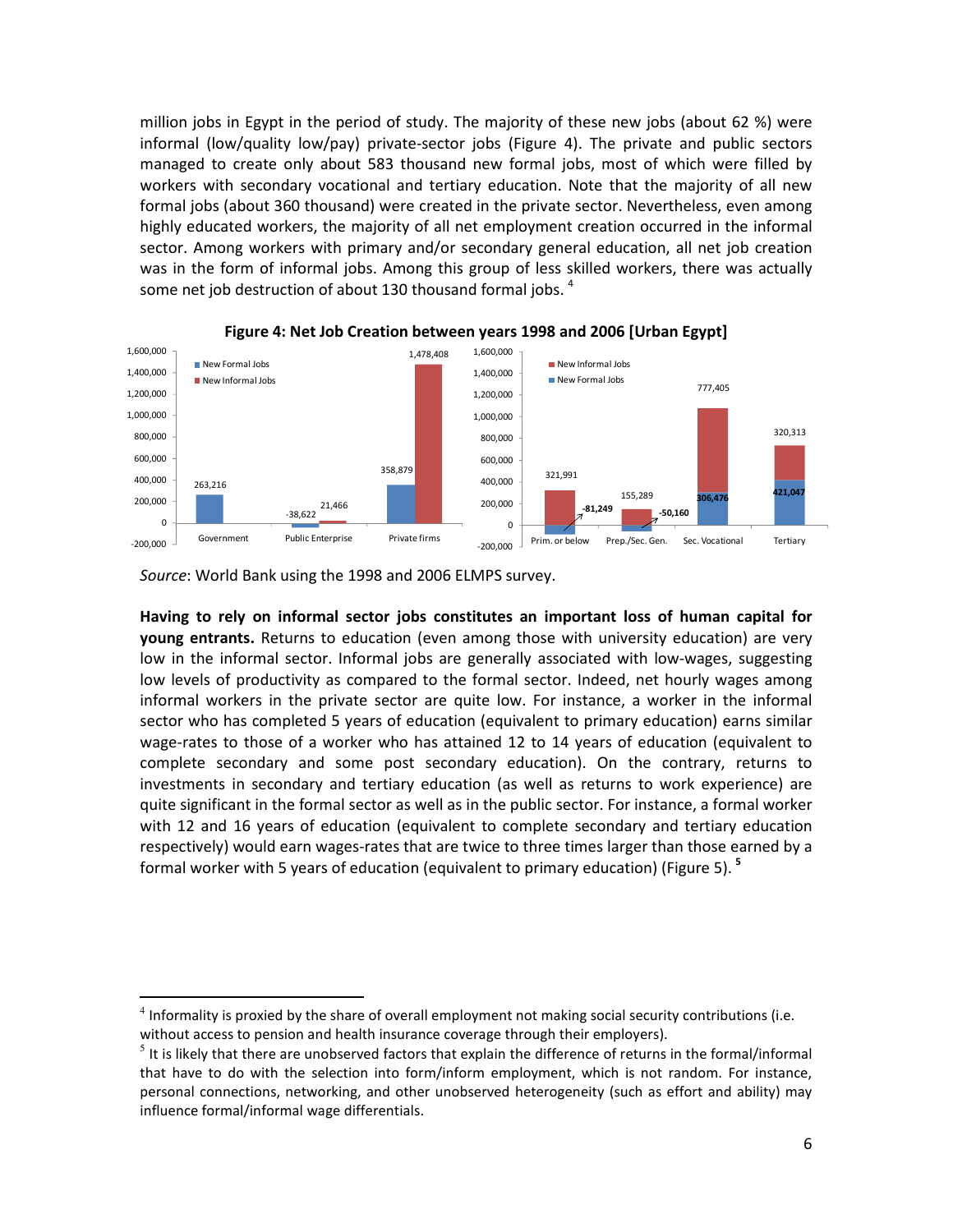Figure 5: Net wages and returns to education – formal vs. informal workers



Source: World Bank using the 1998 and 2006 ELMPS survey. Sample: urban wage earners working between 30 and 60 hours per week.

Most of the net job creation between the years 1998 and 2006 occurred in the wholesale, construction, and service sectors (mainly hotels and restaurants). Over the past 10 years, Egypt has progressed substantially in strengthening its investment climate. Tariffs and corporate tax rates tumbled, while customs and tax administration improved. The financial sector has been undergoing reforms as well. The Government took steps to reduce its ownership in the banking system; restructuring banks and non-bank institutions, and strengthening the regulatory framework for sound and competitive financial services. Private businesses also acknowledge that the Government has become more sympathetic to business and more open to the input of the business community on several key initiatives (ICA, 2008). As such, there has been an important dynamism in the private sector as the main engine of net job creation.

The large majority of the net employment creation occurred in the informal–private sector. Figure 6 illustrated the net job creation in urban Egypt by economic sector. Results indicate that a large share of all net employment creation between the years 1998 and 2006 (about 1.3 million new jobs) occurred in the construction, transport and communications, and wholesale and service sectors (mainly hotels and restaurants). Note that the manufacturing and agriculture sectors were also important engines of net employment creation: about 350 thousand new jobs were created in these two sectors between the years 1998 and 2006, the majority of which were informal sector jobs. Results also indicate that net "formal" employment creation occurred largely in social services (education and health); public administration; financial services and real estate; and wholesale, hotels, and restaurants.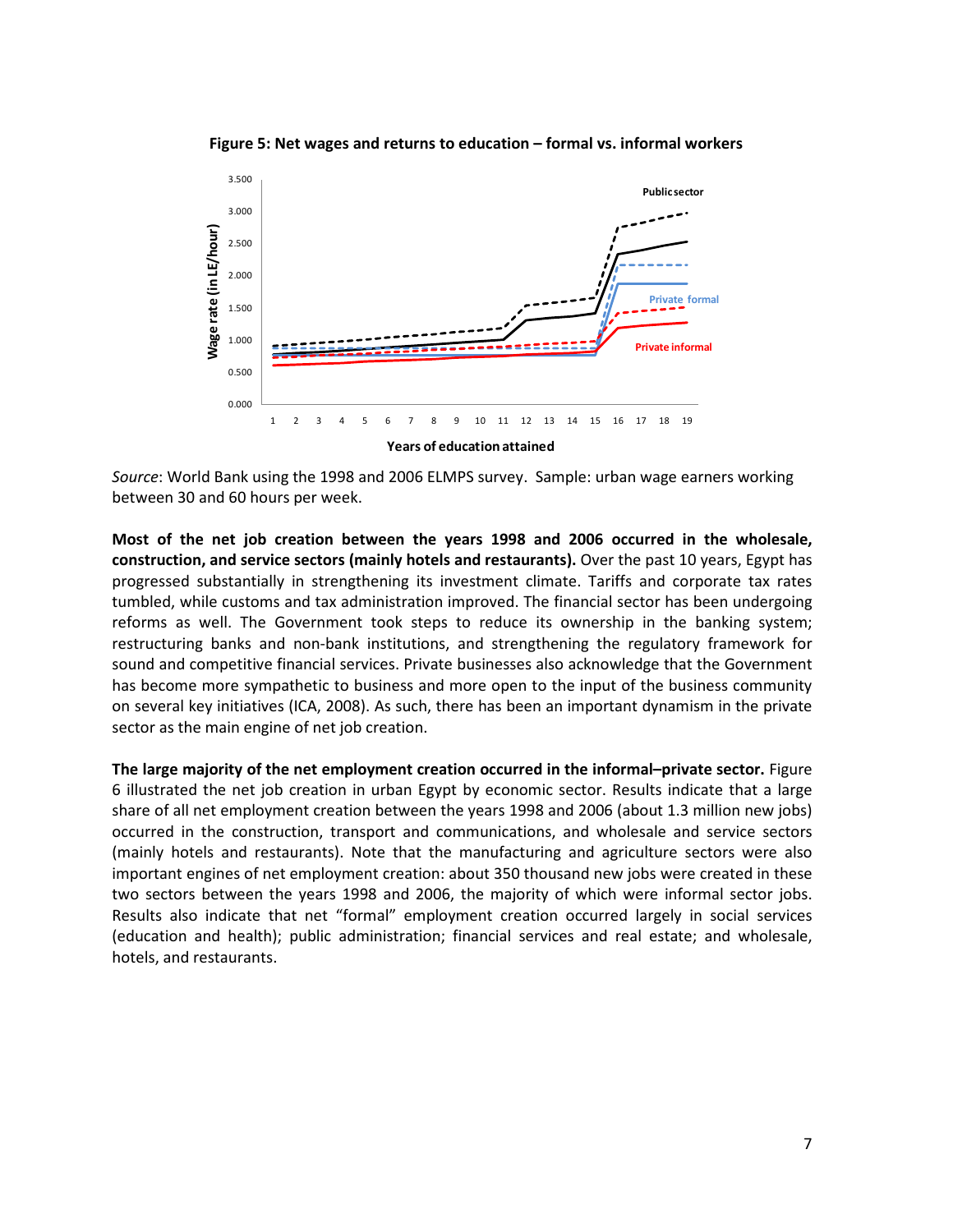

Figure 6: Net Employment Creation by Sector [Urban Egypt 1998-2006]

Source: World Bank using the 1998 and 2006 ELMPS survey.

# II. WHAT ARE THE MAIN CONSTRAINTS PREVENTING NEW ENTRANTS TO GET JOBS?

a. Sluggish Investments in the Private Sector

Despite great achievements in promoting a better business climate; private investment in Egypt remains low by international standards. Egypt's tax and regulatory improvements are one of its greatest success stories (World Bank, 2009). It is well known that Egypt has ranked among the top ten reformers measured by the Doing Business Indicators of regulatory burden in three of the last four years. There has been steady progress in reducing the burden of taxes and substantial improvement in tax administration. Business registry was streamlined through onestop shops making procedures clear, simpler, easier to comply with, and less subject to discretionary enforcement. Additional reforms were introduced in such areas as simplifying property registration, establishing a private credit bureau, activating a competition authority, and streamlining building regulations. Despite all this progress, private investment remains lagging in Egypt in the international context as indicated in Figure 7. Due to high energy subsidies and negative real interest rates, most private investments in Egypt seem to be channeled through capital (not labor) intensive activities. There are major constraints that prevent employment and investment from growing faster:

Macroeconomic stability: The perceptions of uncertainty deter investments. Macroeconomic instability is the number one constraint to business climate according to employers' opinion in the 2008 Investment Climate Assessment (ICA). Employers perceive that growth has notably slowed due to the financial crisis and by a contraction of revenues from the Suez Canal, tourism and exports. Employers feel that unemployment is edging upward as well as inflation (World Bank, 2009).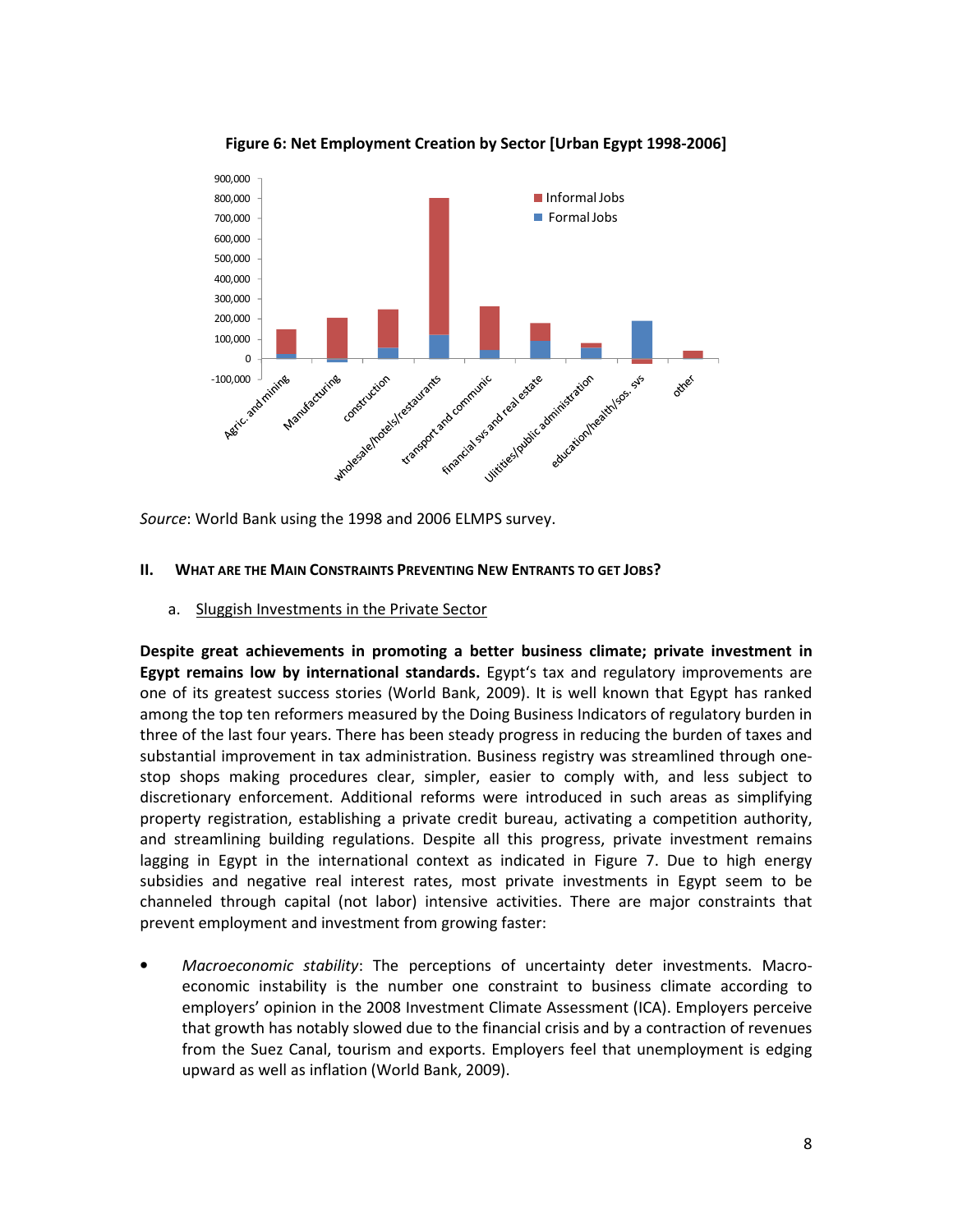- Unfair competition: Informal competition relate to the existence of informal operators who can undercut formal firms' costs by evading tax, labor, public health and safety, and trade regulations. Also some formal operators hide a portion of their activity in the shadow by evading some portion of their tax, labor or trade obligations or other rules. Employers acknowledge the existence of several competitors who package inferior goods under international brand names or otherwise violate trademarks, patents or copyrights. Finally, employers feel that competition is constrained by dominant firms or by unfairly advantaged and/or connected individuals. Egypt has in recent years introduced a competition law and competition authority. In spite of a number of pending enforcement actions, it cannot be said that the enforcement of competition policy is yet systematic and broadly effective (World Bank, 2009, 2009A).
- Corruption: Corruption remains common in obtaining approvals and connections. 51% of all manufacturing firms interviewed in the ICA 2008 report that in order to obtain their municipally granted permits they were required to present an official with an informal payment or gift, and nearly 40% of construction permits were obtained through a bribe of some sort.. Delays, high cost or uncertainty associated with service connections and administrative approvals can pose critical constraints to entry and new investment.



Figure 7: Private Investments as % of GDP (Egypt in the international context)

Source: processed from World Bank (2009)

b. Skills Mismatches<sup>6</sup>

 $\overline{a}$ 

Egyptian employers face difficulties recruiting qualified workers. For the first time, results from enterprise surveys in Egypt (ICA 2008) indicate that firms identify worker skills and education among their top five constraints to business climate. In the MENA context, skills mismatches are particularly identified as a constraint to business development in Egypt (50% of all firms interviewed), followed by Lebanon (38%), Algeria (37%), Jordan (33%), and Morocco

 $<sup>6</sup>$  It is important to note that in addition to skills mismatches there might also be a deficiency in the actual</sup> quality of education provided, as indicated by the rather poor performance of Egyptian youth on standardized international tests. For example, Egyptian students were ranked at the bottom place of 36 out of 47 participating countries in science and they were ranked at place 37 out of 47 in mathematics.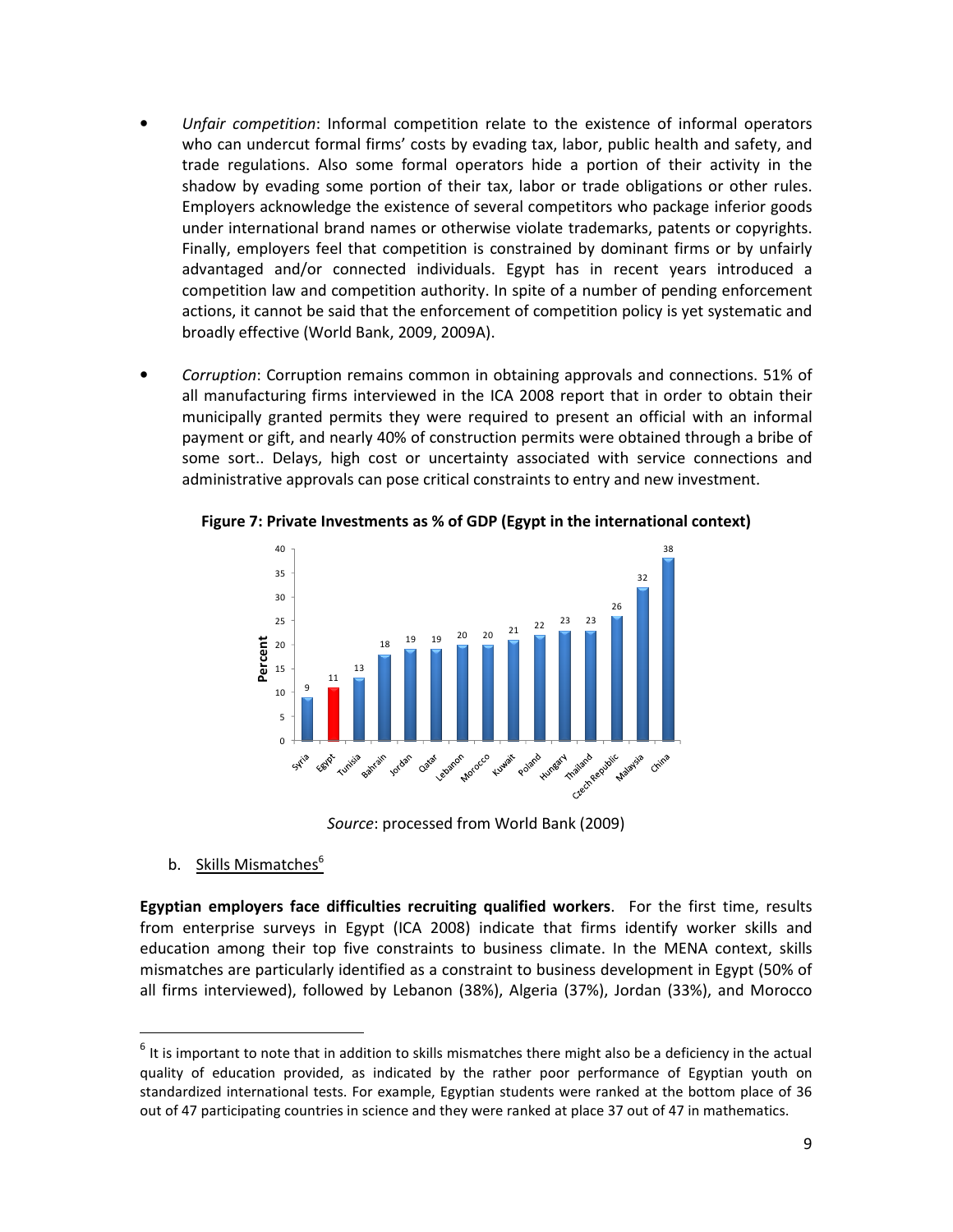(31%). Manufacturing employers are demanding an ever more skilled workforce, and the supply is a constraint (World Bank 2009). Enterprises are often staffed with under-qualified workers, who often lack practical experience. This occurs partly because the education system in Egypt has not traditionally been closely linked to policies promoting employment, economic growth, competitiveness, or technological development (ILO, 2007). Upper secondary education and higher education are heavily oriented towards academic university degrees, while programs oriented towards the skills that are most demanded in the labor market still play a marginal role. More than 70% of students in higher education are in humanities and social sciences. This pattern of enrollment is suited for absorbing university graduates in civil services jobs in the public sector, but appears ill suited for national development strategies that draw increasingly on private initiatives and on the expansion of the manufacturing and service sectors.

Employers often find the lack of appropriate skills and experience a hurdle when considering hiring especially young workers. Indeed, according to ILO (2007), experience is the main factor employers take into account when hiring an employee. In addition, employers not only express their dissatisfaction concerning deficiencies in technical/occupation specific skills but also concerning more generic/soft skills sets. Soft skills refer to the cluster of personality traits, social graces, interpersonal skills, language and personal habits that characterize relationships with other people. It also refers to a person's ability to think creatively and independently (Table 4).

|                                              | <b>Very Good</b> | Fair | Poor |  |
|----------------------------------------------|------------------|------|------|--|
| <b>Skill</b>                                 |                  |      |      |  |
| Required technical skills                    | 18.2             | 50.5 | 31.3 |  |
| Practical training at school                 | 10.1             | 42.4 | 47.5 |  |
| <b>Communication skills</b>                  | 38.6             | 49.4 | 12.0 |  |
| Writing skills                               | 39.2             | 41.0 | 19.8 |  |
| Ability to apply knowledge learned at school | 22.4             | 37.0 | 40.6 |  |
| Commitment and discipline                    | 62.9             | 28.9 | 8.2  |  |
| Overall preparedness                         | 13.5             | 66.1 | 20.5 |  |
|                                              |                  |      |      |  |

#### Table 4: Young applicants' skills assessment by employers

Source: ILO (2007)

Furthermore, the Vocational Training System is facing numerous challenges. New entrants to the job market are often rejected by employers and often become discouraged from seeking work for which they have been inadequately prepared. Ideally, technical and vocational education and training (TVET) could be an alternative for young entrants to enhance their skills and make them more employable. In practice, despite important efforts in recent years (Box 1), the TVET system largely fails to achieve this objective. There are several reasons why this is the case:

• The TVET system is largely fragmented: There are 1,237 vocational training centers in Egypt, affiliated to 27 ministries or authorities, which operate somewhat independently in 19 governorates. The Ministry of Education administers around 1,600 technical and vocational schools while the Ministry of Higher Education manages 47 middle technical institutes. Additionally, six other ministries run 232 vocational education training centers (Figure 8). Vocational education and training suffers from a lack of coordination due to the large number of agencies involved in regulating and providing programs. Furthermore, there is little coordination between training programs and the needs of the labor market: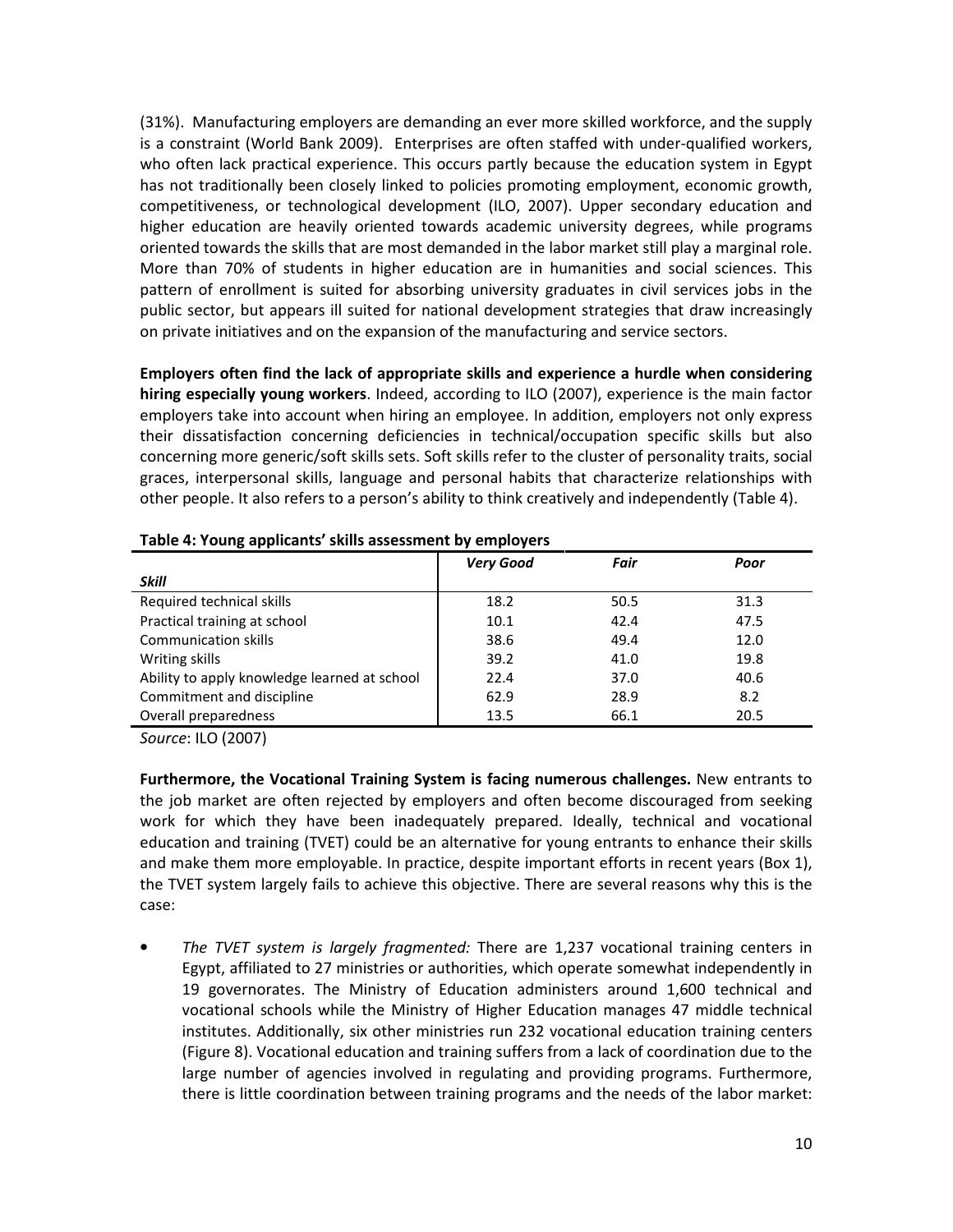curricula are outdated and are not reviewed frequently, and many training centers provide predesigned training courses which do not necessarily meet the needs of industry and the private sector. Moreover, monitoring and evaluation of the effects of training programs on labor market outcomes of participants is deficient (or non-existent).

Services are often supply-driven: Ministries in Egypt allocate their vocational training budgets to their providers on an ad-hoc basis not necessarily based on performance (ILO, 2007). Training programs fail to adjust to the type and quality of skills that employers need. A survey conducted by the World Bank on 211 employers regarding the training system indicates that employers consider the training provided by the VTCs is deficient in quality and in market relevance. Employer federations representing small and medium enterprises have reported that the demand for semi-skilled workers and technicians is increasing rapidly, but that trained technicians and skilled workers are in short supply.

### Figure 8: Structure of the TVET system in Egypt



Source: Kamel (2006)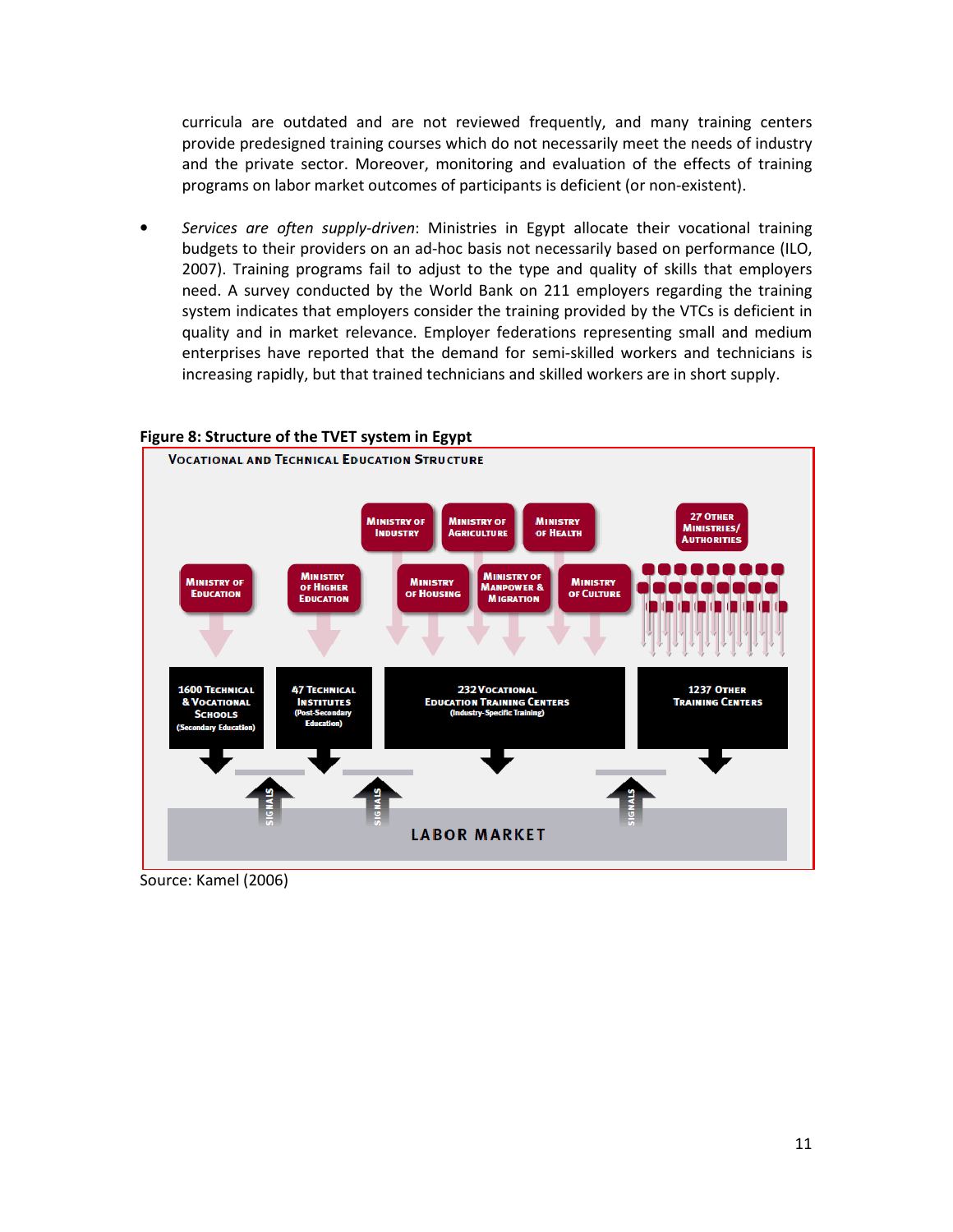#### Box 1: Recent TVET initiatives in Egypt

Many initiatives have been conducted in order to improve the Egyptian TVET system. In 2000, the Education, training and Employment Sub-committee (ETES) report asked for reform. In 2002, the Egyptian government adopted a Policy statement on TVET. The Supreme Council on Human Resources Development (SCHRD) is responsible for the implementation of the reform. In 2000, a presidential decree re-established the SCHRD as a tripartite body. The SCHRD is chaired by the Ministry of Manpower and Emigration (MoME) and is composed by the relevant institutions for TVET (such as Ministry of Education, Ministry of Higher Education, Federations of Employers, and other representatives). The SCHRD has an Executive Committee and a Technical Secretariat. The presidential decree also created local Councils of Human Resource Development. The role of the SCHRD is "to set up a national policy related to planning and developing manpower and training and set up comprehensive and global national program for the development and optimum use thereof" (ETES report, 2000). In this perspective many programs are being developed:

- The National Skills Standard and Certification Project
- The creation of the National Training Fund
- The World Bank Higher Education Enhancement project
- Mubarak Kohl Initiative (MKI)
- Skill Development Program of the World Bank
- TVET project (European Commission)

# Source: ETF (2007)

- Low quality of training: The efficiency and quality of training are low due to i) insufficient budget allocation and ii) the separation of theory from practice which should be the norm in VTCs providing pre-employment training. According to a CAPMAS survey, few instructors acquired an acceptable training: only 35% had any pedagogical training and only 50% had attended any advanced practical training (ILO, 2007). The VTCs suffer from a lack of knowledge about curriculum development methodologies and an inability to monitor, evaluate and modify curricula. In addition, the vast majority of equipment in training centers is in bad conditions (due to lack of maintenance) or depleted, and/or is underutilized.
	- c. Public sector still distorts incentives

Egypt's civil service remains large for its levels of development. Egypt's civil service is larger than all countries with similar levels of income and economic structure. Historically, the growth in the Egyptian civil service can be traced to the employment guarantee offered by the Government to university graduates and later extended to graduates of vocational secondary schools and training institutes in the 1970s and 80s. Despite the fact that the employment growth of the public sector has slowed dramatically in recent years and that Egypt's former policy to guarantee employment for university graduates has been suspended since the early 1990s, public sector employment (government and public enterprises) still accounts for about 65% of all formal sector employment and for 45% of all new formal jobs created in the economy between the years 1998 and 2006 (about 260 thousand jobs) (Figure 9). As a legacy of this guarantee, in addition to overstaffing, the civil service has a serious skill-mix problem. Nearly 37% of government employees are vocational school graduates who were not necessarily hired on a needs basis. Moreover the guarantee itself resulted in an artificial demand for vocational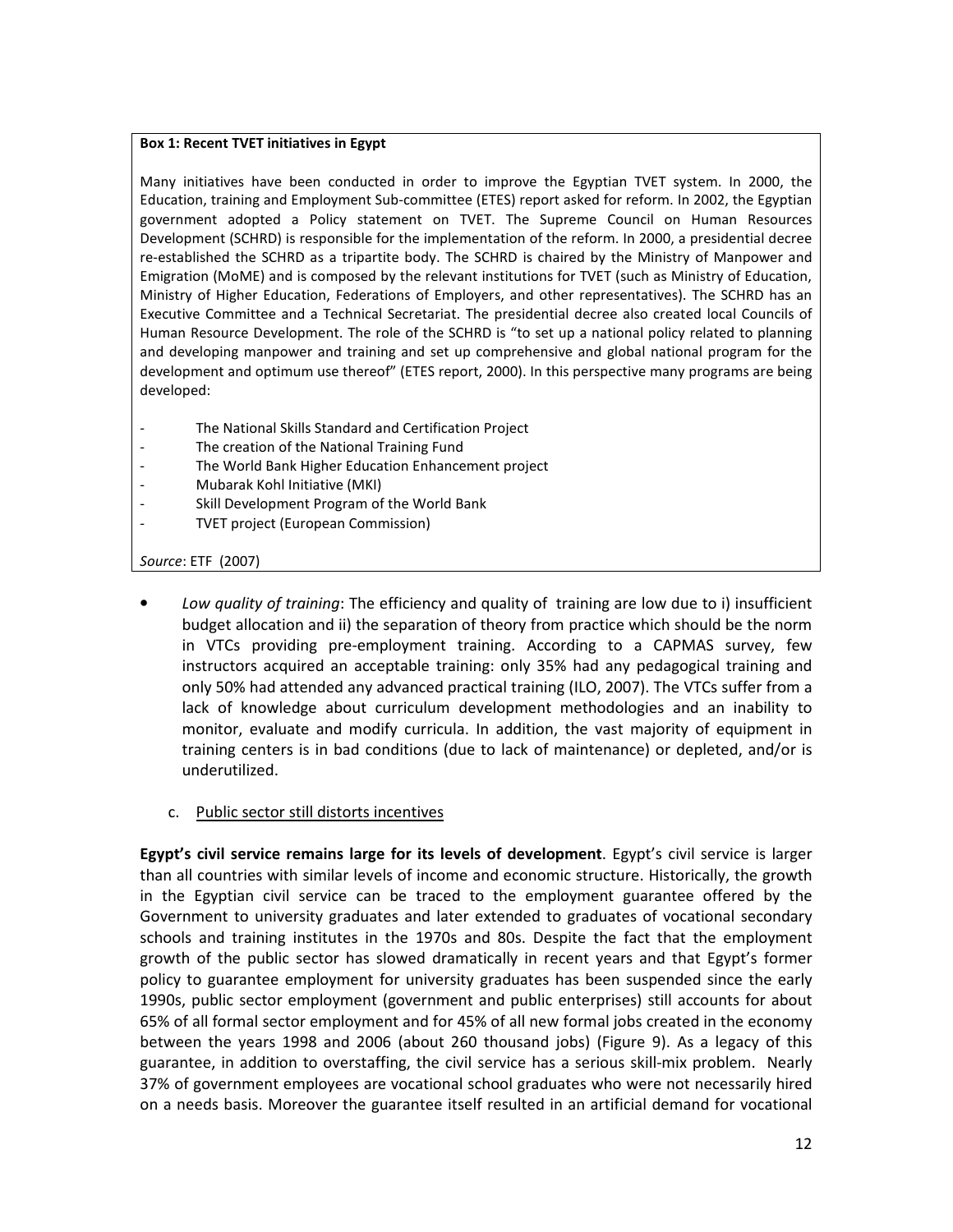education, thereby channeling a very large section of the population into low skill/productivity jobs (Assaad 2008, 2009). Since public sector jobs are still associated with relatively generous medical and retirement benefits, relatively short work hours, and transportation benefits and on average, public sector real wages have stayed competitive with private-sector wages (although, civil servants' take-home pay is dominated by allowances that distort the incentive structure and create inequities) many educated individuals still queue for public sector jobs. This phenomenon undermines entrepreneurship among young educated workers and contributes to long unemployment spells. Moreover, public-sector jobs are highly attractive for women. The share of female employment in total government employment grew from about 15 percent in 1980 to about 30 percent by 1995 and has remained at approximately the same level ever since. The slowdown in public-sector hiring has led to many women dropping out of the labor force entirely (Shaban 2010).



Figure 9: Share of Formal Employment (Public vs. Private)

Source: World Bank using the 1998 and 2006 ELMPS survey.

### III. WHAT POLICY OPTIONS FACILITATE SCHOOL-TO-WORK TRANSITION

 $\overline{a}$ 

# a. Making Labor Markets More Flexible and Improving Workers' Income Protection

Labor regulation and labor taxes, among other factors, seems to be introducing important restrictions to employability. Employment Protection Legislation (EPL) in Egypt remains particularly stringent in Egypt. Egypt enacted a new labor law in July 2003 that gave employers more flexibility to adjust the labor force to economic conditions. Among others, the law introduced fixed term contracts (that can be extended unlimitedly), relaxed hiring and dismissal laws, allowed workers the ability to strike, and introduced rules for collective bargaining and dispositions for settling worker-employer disputes (Assaad, 2008, 2009).<sup>7</sup> Despite the reform, entrepreneurs feel that mandatory benefits and contributions as well as laws/regulations governing hiring and firing of workers continue to be important constraints to employment growth. According to World Bank (2009), manufacturing firms, service firms, and hotels report they would hire a net of 21%, 9%, and 15% more workers respectively if there were no restrictions to hiring and firing workers (Figure 10).

 $<sup>7</sup>$  The 2003 reform seems to have improved the flexibility of the labor market in an uneven manner: the</sup> reduction in the excessive protection of open-ended employment contracts happened at a cost of shifting most employment generation and destruction to fixed-term contracts as it became possible to renew fixed-term contracts for an unlimited number of times.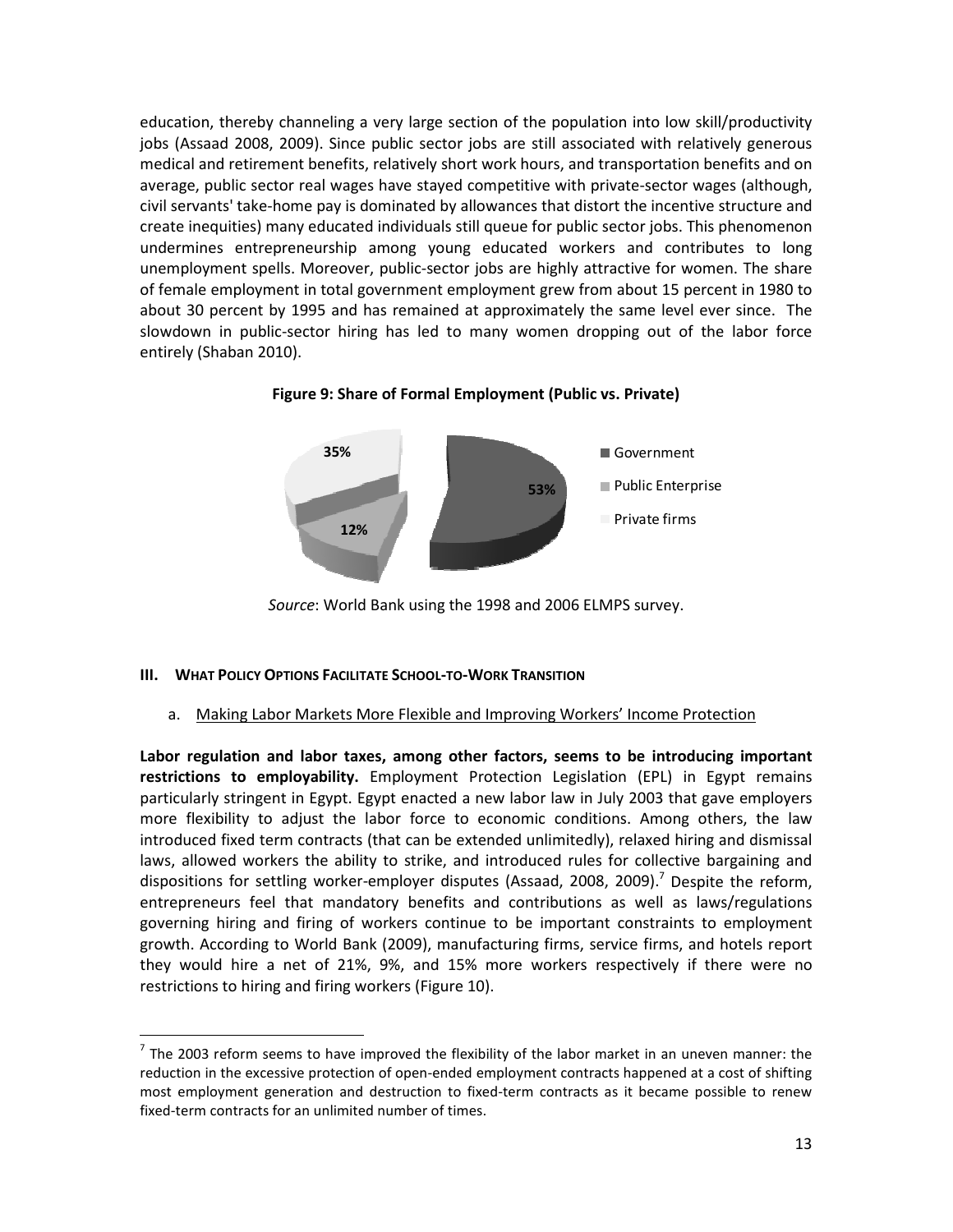



Source: processed from World Bank (2009A)

In particular, firing regulations remain strict and firing costs remain high for international and regional benchmarks, which tends to negatively affect employment creation, especially among youth and women (Almeida and Carneiro, 2006). While the termination of workers due to redundancy is legally authorized, firms face complex procedures that involve notification and consultation with the Ministry of Manpower and Migration for dismissals. Furthermore, the costs of dismissal of a redundant worker in Egypt are among the largest in the world. One indicator generally used to compare firing costs is the "Redundancy Cost Indicator" (RCI) (Angel-Urdinola and Kuddo, 2010). The indicator measures the cost of advance notice requirements, severance payments and penalties due when terminating a redundant worker, expressed in weeks of salary. Results indicate that the RCI in Egypt accounts for 132 weeks of salary as compared an average of 50 in the MENA region, 53 in Latin America, 28 in Europe and Central Asia (ECA), and 27 among OECD countries (Figure 11).

At the same time, labor taxes in Egypt are high for regional standards. Labor Taxes and contributions in Egypt (equivalent to 25.6% of corporate profits) are high for international standards.<sup>8</sup> High labor taxes discourage labor demand by raising labor costs to employers and labor supply by lowering the real consumption wage of workers (Rutkowski, 2007). They create a "tax wedge" between labor cost to the employer and the worker's take-home pay, which is tantamount/equivalent to a negative shift in labor demand. Also, higher labor taxes – under some circumstances – could also lead to a slowdown in economic growth (Daveri and Tabellini, 2000).

 $\overline{a}$ 

 $^8$  Social contributions constitute a significant share of labor taxes in Egypt. The pension system have been managed on a pay-as-you-go basis and financed by a 25% contribution rate – the highest in the region (World Bank, 2007). The 2010 reform of the pension system was recently submitted to parliament proposing an important decrease in social contributions. The effects of the reform in labor demand, however, have been un-assessed. This reform constitutes an important step in reducing labor taxes. For more details see World Bank (2009a).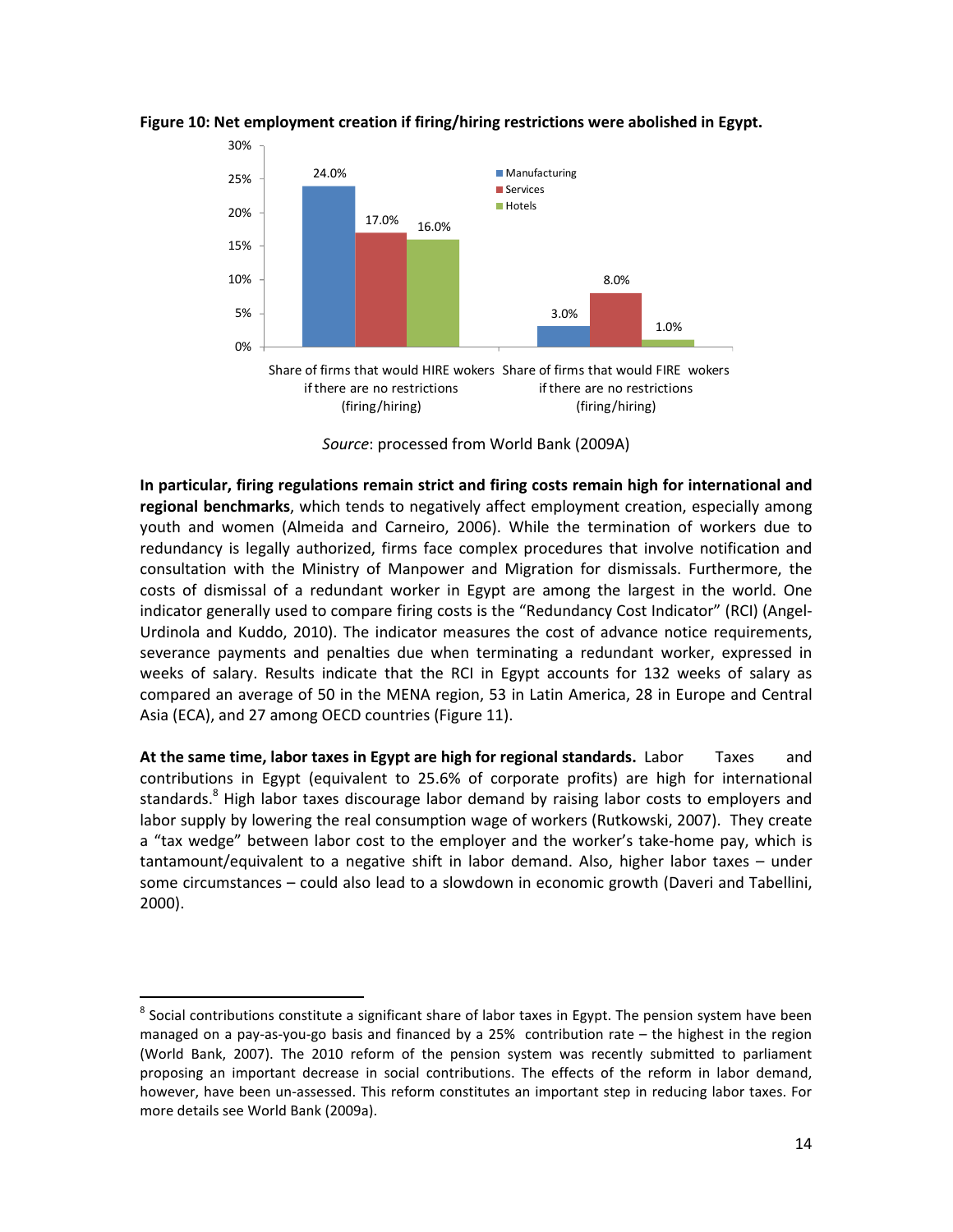

Figure 11: Redundancy Cost Indicator [In Weeks of Salary]



The reform of labor regulation should go hand in hand with the introduction of appropriate social protection measures. Because of current limited social insurance coverage, income protection policies in Egypt are based to a large extent on the regulation of dismissal procedures and severance pay. Egypt has an unemployment insurance scheme. Employees enrolled in the mandatory social insurance scheme have access to unemployment insurance benefits offering 60% of the prior to lay-off wages for a period up to 7 months spent with job search. A 2% payroll tax is imposed on wages in association with the UI scheme. In effect, this mechanism hardly exists; during the period 2001-07 in average 330 people received benefits. The factors contributing to the low utilization are (i) a lack of public awareness about UI benefits among plan members, (ii) restrictive eligibility conditions, (iii) the difficulty of (and the stigma attached to) documenting a "just-cause" firing decision, and (iv) low overall lay-off risk among covered open-ended contract employees (World Bank, 2008). A recent reform of the of social insurance, which largely benefited from the World Bank's technical advice, and which included a revision of UI scheme; was submitted to parliament during the first semester of year 2010. The reform introduces unemployment insurance savings accounts (UISA), whereby employers deposit a specified fraction of the worker's earnings in a special savings account on a regular basis. Upon separation workers can make withdrawals from their savings accounts as they deem fit. Unfortunately, the intended impact of expanding coverage after this reform may be undermined because the existing labor market regulations are extremely protective towards regular openended jobs, which are also the group eligible to benefit from the new UI scheme. In general, a reform in UI systems should go hand-in-hand with a reform in employment protection legislation, especially in relation to dismissal laws and procedures.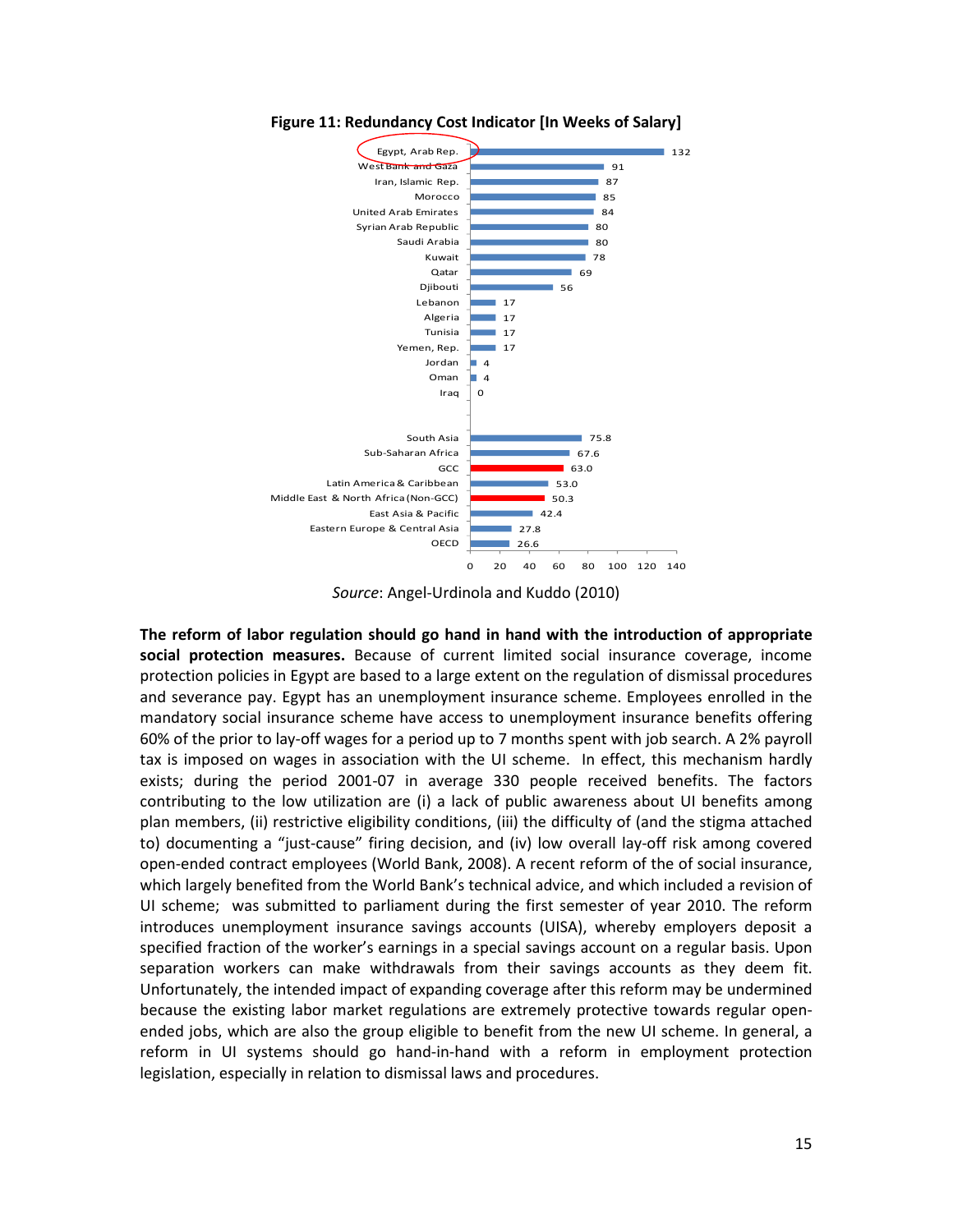# b. Design Programs Targeted to Youth and Women – International Experiences

# Subsidies:

In periods of healthy economic growth, subsidizing social security contributions for youth and women is a policy option to create new jobs. As part of a broad labor reform package approved by the parliament in Turkey aiming to reduce non-wage labor costs in the labor market, the Government of Turkey designed a subsidy for new youth and women hires between July 2008 and June 2009 consisting of 100% of employers' social security contributions (at the legal minimum wage) in the first year, with a 20 percentage points decline per year in the subsidy in the following four years. According to a program evaluation piloting a similar program in selected regions in Turkey between January 2004 and December 2005 (Betcherman, Daysal, and Pages, 2007), the growth rate in employment among youth and female workers in provinces that benefited from subsidies was 1.7% per month while in provinces that did not benefit from the subsidy displayed the growth rate was 1.1% per month (i.e. subsidies contributed to a 63% increase in the growth rate of employment in beneficiary provinces). Using this pilot experience to predict the impact of the program nationally, the program could have contributed to a net creation of approximately 163,000 to 235,000 new jobs (World Bank, 2010) (Figure 12). Unfortunately, Turkey was hardly hit by the financial crisis, undermining the impact of the program. Programs like this, while attractive to promote employment among targeted groups, could be expensive. Estimates from the Turkish Treasury indicate that generating one extra job for those benefiting from the program could cost between 12 and 17 thousand US dollars.

# Figure 12: Employment Effects of Targeted Subsidies to Social Contributions in Turkey [Estimates, July 2008-June 2009]



#### Approximate Net Job Creation

While wage subsidies have the potential to be advantageous for certain groups, if treated as a temporary measure, unintended macroeconomic side-effects question their longer term usefulness. Available evidence suggests that wage subsidies work to the advantage of women and young individuals, especially for those from disadvantaged backgrounds (Galasso et al. 2002; Betcherman et al. 2007), and that they are particularly effective when combined with other programs, such as on-the-job training, counseling, and job search assistance (Kluve 2006).

Source: World Bank (2008)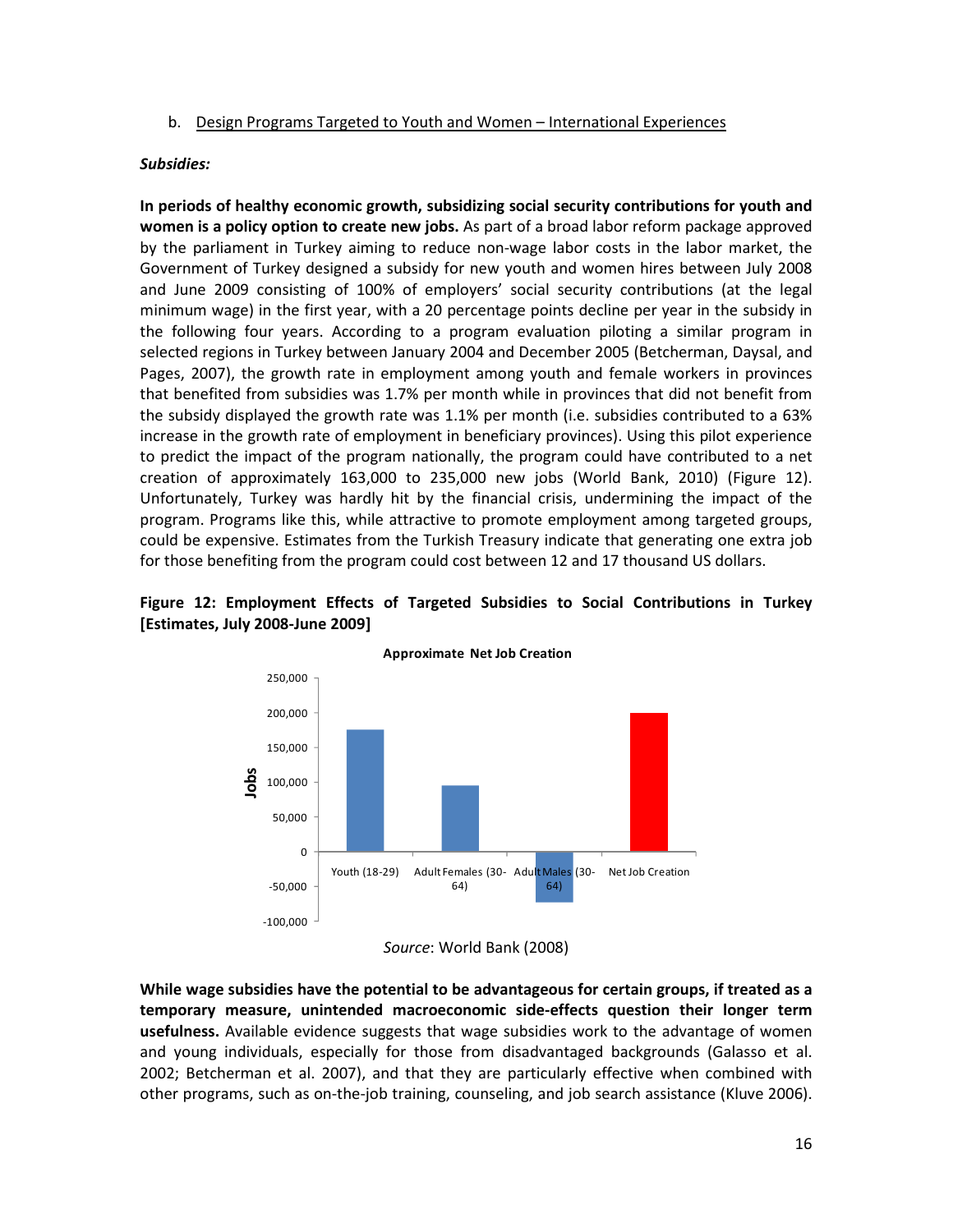Wage subsidies seem cost-effective in countries such as Poland and Argentina (Cunningham et al. 2010). However, unintended macroeconomic side-effects of wage (and employment) subsidies include deadweight loss (hiring from the target group that would have occurred also in the absence of the program), substitution effects (the extent to which jobs created for the target groups replaces jobs for other groups), and displacement effects (the possible reduction of jobs elsewhere in the market) (Calmfors 1994).

# Youth Programs:

 $\overline{a}$ 

Comprehensive training programs targeted to youth (16-29) through public-private partnerships have proven successful to increase employability. In recent years, Egypt has initiated important efforts to design and implement labor market program targeted to youth and women (Box 2)<sup>9</sup>. Most of these programs focus on in-class training (hard skills). Only a few provide some type of practical experience, focus on soft-skills, and/or provide some type of employment services and/or labor market intermediation (Angel-Urdinola, Semlali, Brodmann, 2010). Many countries, particularly in the OECD and Latin America, have moved from inclassroom towards a more comprehensive training model which includes the provision of inclassroom and workplace training plus supplementary services such as counseling and mentoring, monitoring, job search and placement assistance, and soft and life skills training. Youth unemployment rates soared in many Latin American economies during the late 1990s as a consequence of the Tequila and Argentina crisis. To address this issue, the Chilean government designed what is known as "Chile Joven" program. The program basically offered comprehensive "demand-driven" training programs to unemployed youth between 16 and 29 years of age. The program was so successful that similar models were customized throughout Argentina, Colombia, Dominican Republic, Panama, Peru, Paraguay, and Republica Bolivariana de Venezuela. Depending on the specific needs identified the programs can be targeted to either the general unemployed youth population, or to specific marginalized groups such as school drop-outs.

- Public-Private partnerships: training programs are directly linked to an internship with a private employer previously identified by the training institution. To achieve this, training providers (contracted through public mechanisms) must assure practical experience for the trainee, which create incentives for the training provider to not only train beneficiaries, but also serve as intermediaries between them and the private sector.
- Training provides hard and soft skills: the program provides youth not only with technical skills, but also with life skills. Some programs, like Juventud y Empleo in Dominican Republic, integrate life skills education to help young people be more effective employees and citizens. Among the topics taught are self-esteem, teamwork, communication skills, work organization and service skills, job search skills, and knowledge related to risky behaviors (reproductive health, drug use, violence, etc.). Similar life skills modules are also integrated into the second chance education program.

<sup>&</sup>lt;sup>9</sup> For a detailed inventory of Active Labor Market Programs in Egypt, see Angel-Urdinola, Semlali, Brodmann, 2010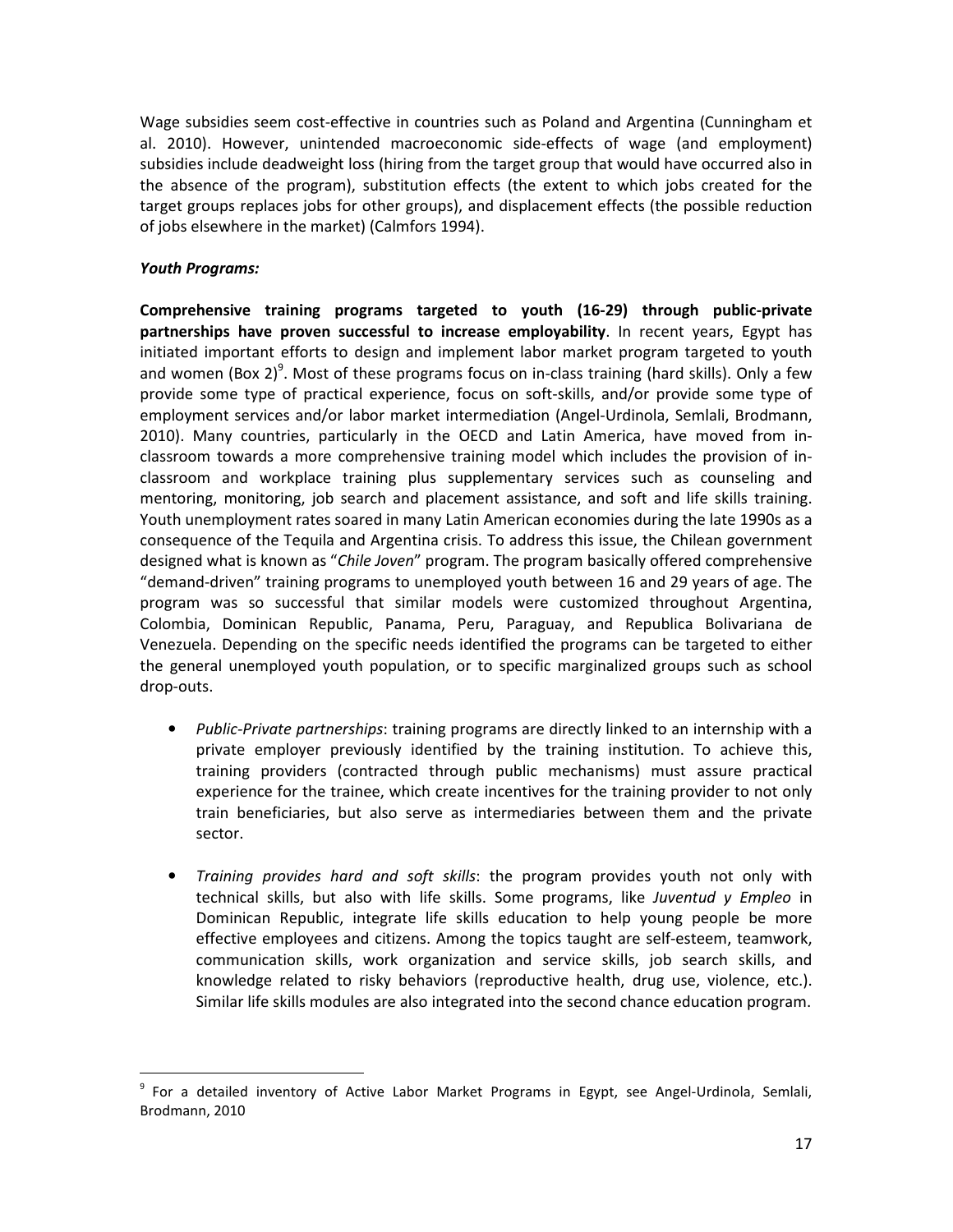- Training provides practical experience: As mentioned above, in order to ensure the demand-driven nature of the training, training providers are required to identify internships with local employers. They subsequently design/adjust the content of the technical training based on the specific needs of the employer. As such, the willingness of employers to take on interns (and in some cases vacancies) serves as a proxy for employer demand in that field. The internships last for about 8–12 weeks, during which staff from the training providers accompany and monitor participants.
- Flexibility: some youth generally contribute to the household income and/or take care of their children during regular hours of business or school. For this reason classes are held at nights and on weekends and offer different schedule alternatives. In order to ensure commitment of the trainee, some of these youth programs charge a minimal/affordable fee when students enroll.
- Monitoring and Evaluation: most of the programs rely of experimental techniques to monitor the impact of the training program on participant labor market outcomes. Carefully designed impact evaluations in Argentina, Chile, and Dominican Republic indicate that youth who participate in the program display a 10 to 21 % higher likelihood to find employment than otherwise similar youth who do not attend the program. Furthermore, evaluations indicate that earnings among those who find employment after having participated in the program are 10 to 21 % larger than among those who find employment but did not participate in the program (Table 6) (World Development Report, 2007)

### Box 2. Two Examples of Policy Pilots Seeking to Improve Female and Youth Labor Market Outcomes

- The Gender Equity Model Egypt (GEME): There is evidence that working conditions which are not 'gender friendly' are an implicit mobility barrier for working women in Egypt. Hence, encouraging firms to make their work environment more gender friendly is another potentially useful labor market program. In this context a small pilot project, the GEME, has been initiated under the World Bank's Gender Action Plan to promote gender equity in private firms through engendering policies which facilitate equal access to jobs and opportunities for training and professional development within private firms. Participating firms undergo a certification program that audits their existing policies towards female employment, and draws up an action plan identifying areas to target.

 - The Egypt Impact Evaluation of the Micro and Small Enterprise (MSE) Lending Project: Encouraging women to start their businesses and become employers rather job seekers has been recognized as a crucial strategy for improving women's economic participation in Egypt. An important new initiative in order to better understand female and youth access to entrepreneurial financing and financing impact is the MSE Lending Project. The World Bank is providing a financial intermediary loan to the Government which is to be passed through to the Social Fund for Development to foster MSE growth. One important component of this program will be to use post office branches as loan outlets. Besides offering a standard microfinance loan product, which all microenterprise owners in the village will be eligible to apply for, it is proposed that the post office branches will have a product targeted at female household heads with the aim of providing them with productive employment opportunities.

Source: World Bank Gender Assessment Egypt, 2010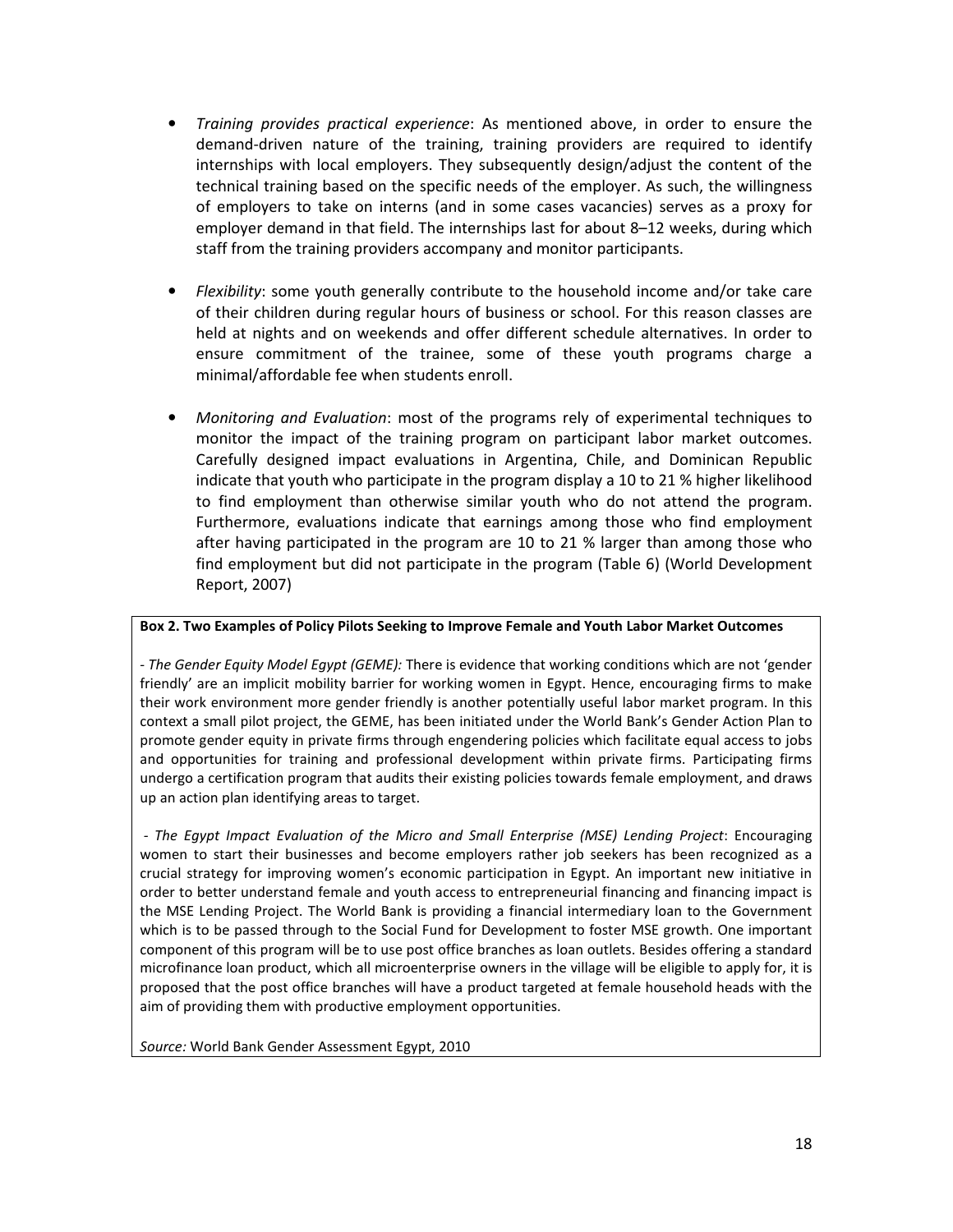|                               | Argentina      | Chile       | Dominican Republic |
|-------------------------------|----------------|-------------|--------------------|
|                               | Projecto Joven | Chile Joven | Juventud y Empleo  |
| Coverage (people)             | 116,000        | 165,000     |                    |
| Cost per trainee (US\$)       | 2,000          | 730 to 930  |                    |
| Program's Impact              |                |             |                    |
| Employment (% point increase) | 10             | 21          | 6 to 8             |
| Earnings (% point increase)   | 12             | 26          | 10                 |
|                               |                |             |                    |

# Table 6: Cost and impact of youth training programs – some examples

Source: World Development Report (2007) and Vermehren et Al (2006)

# Early Childhood Development:

Many young women could be encouraged to work by having access to affordable care for their children. Although the Egyptian Kindergarten program (targeting 4-5 year olds) has grown rapidly in the past decade, it covers only a fraction of the eligible population and poor children display very low enrollment rates. ECD programs targeting 0-3 year olds (through e.g. mother athome training) remains next to non-existent. Subsidizing childcare and preschool education has several externalities that positively affect the welfare of future generations. First, international evidence (MIT 2006) suggests that high-quality early childhood education and care helps prepare young children to succeed in school and eventually in life. This translates into economic returns because they are associated with lower repetition and dropout rates throughout a student's lifetime. Second, and directly relevant for this Report, a developed child care education industry could be economically important because it creates jobs and allows parents (mainly young mothers) to be economically active. Furthermore, international experiences have shown that investing in Early Childhood Development (ECD) and Early Childhood Education (ECD) benefits the overall economic competitiveness, creates job opportunities while offering significant return on public investment (Box 3)

# Box 3: Childcare Programs in Chile, and the US.

# "Chile Grows with You" (Chile Crece Contigo):

The Government of Chile launched a social policy initiative in 2006 promoting full support for the country's children as of their birth. Through it, boys and girls are protected from the moment of conception with relevant and timely services that allow for early stimulation and provide opportunities for their comprehensive development. Under the policy, Chilean children from the poorest families are eligible to attend daycare centers and preschools for free. The aim is to ensure that all children have access to primary health care, and that all the families receive tools to better support the growth of their children not only in terms of health and nutrition, but also psychological support. The program offers direct action to help the poorest 40% households.

### US Minnesota Childcare:

Minnesota child care is generating more than 28,000 full-time jobs and \$962 million in gross receipts annually. It is a significant job-creating, income-generating industry sector and is critical to the state's economy. Minnesota child care contributes more in annual gross receipts than many other major recognized industries in the state (larger than wireless telecommunications -\$795 million, business support services -\$858 million, and the cattle industry -\$944 million). It enables businesses to recruit employees, decrease absenteeism and turnover, increase productivity and - ensuring a strong economy also in the future - by preparing children for academic success.

Source: Dolan (2006); and Traill et. Al (2003)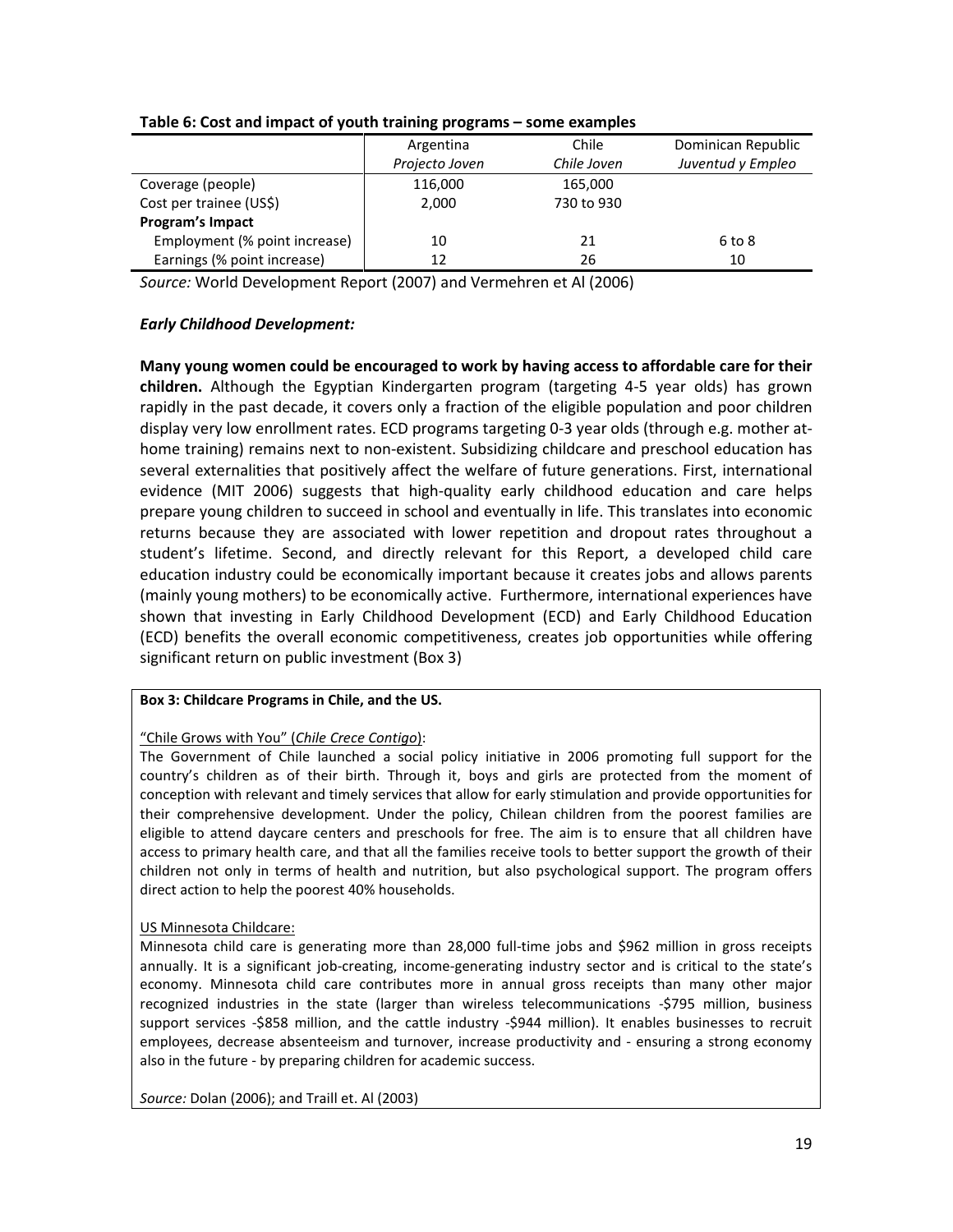c. Modernization/reform the TVET System and improving the efficiency of employment services and active labor market policies

There are basic ingredients to increase the viability and effectiveness of training programs: provision of comprehensive/integrated package of services; orientation to labor demand; linkages to real workplaces; careful targeting with adequate profiling of clientele; and monitoring and evaluation. This could be achieved by a realistic allocation of resources on costeffectiveness basis; through closer interactions with the private sector, by designing the right incentives (such as performance contracting with training providers); and building closer partnerships with employers and business communities. Modern TVET are generally built upon three main pillars:

- Coordination among stakeholders: Clear mechanisms and institutional settings to coordinate between the public and private sector and between training providers and beneficiaries constitutes a key factor of success for the delivery of TVET services and programs. In Latin America, "Entra 21" provides a model whereby a central institution coordinates TVET programs serving as a link between the public and private sectors. Entra 21 was created in 2001 to improve the employability of youth in Latin America and the Caribbean by equipping them with the skills demanded by the labor market and securing employment for the graduates. The organization operates in 18 Latin American and Caribbean countries (35 projects) that seek to satisfy two different audiences: youth looking for work, and employers looking for qualified applicants for entry-level jobs. The International Youth Foundation (IYF), which is an international NGO, acts as the overarching umbrella organization: coordinating the efforts of NGO's, the public and the private sector in the various countries. The program details vary from country to country; but the NGOs often work directly with the Municipal Government to identify the labor market needs and the youth's skills deficit in order to bridge the skills mismatch.
- Orientation towards job search assistance and intermediation: Together with demanddriven training, job-search and recruitment services are important to bridge inefficiencies in the labor market related to frictional unemployment. There are several tools for achieving this purpose. One is to increase the capacity of public employment offices to offer job-search assistance, such as information about various opportunities in education and continued education, specialized job counseling, job placement, and professional orientation services. Indeed, job-search assistance programs are found to be the most cost-effective for youth in OECD countries (Quintini and Martin 2006; Betcherman et al 2007). Another successful tool is to design performance based contracts whereby training providers play a role as intermediaries between beneficiaries and the private sector. This entails that, inter alia, youth and TVET Graduate would have access to employment services after completion of their education/training as well as the possibility to access internships during the course of their study.
- Performance monitoring: Information provides directives for adjustments and change. A critical need for a well functioning TVET system is to have a good Labor Market Information System used for performance monitoring (i.e. to assess program's effectiveness against predetermined objectives). This would also provide youth with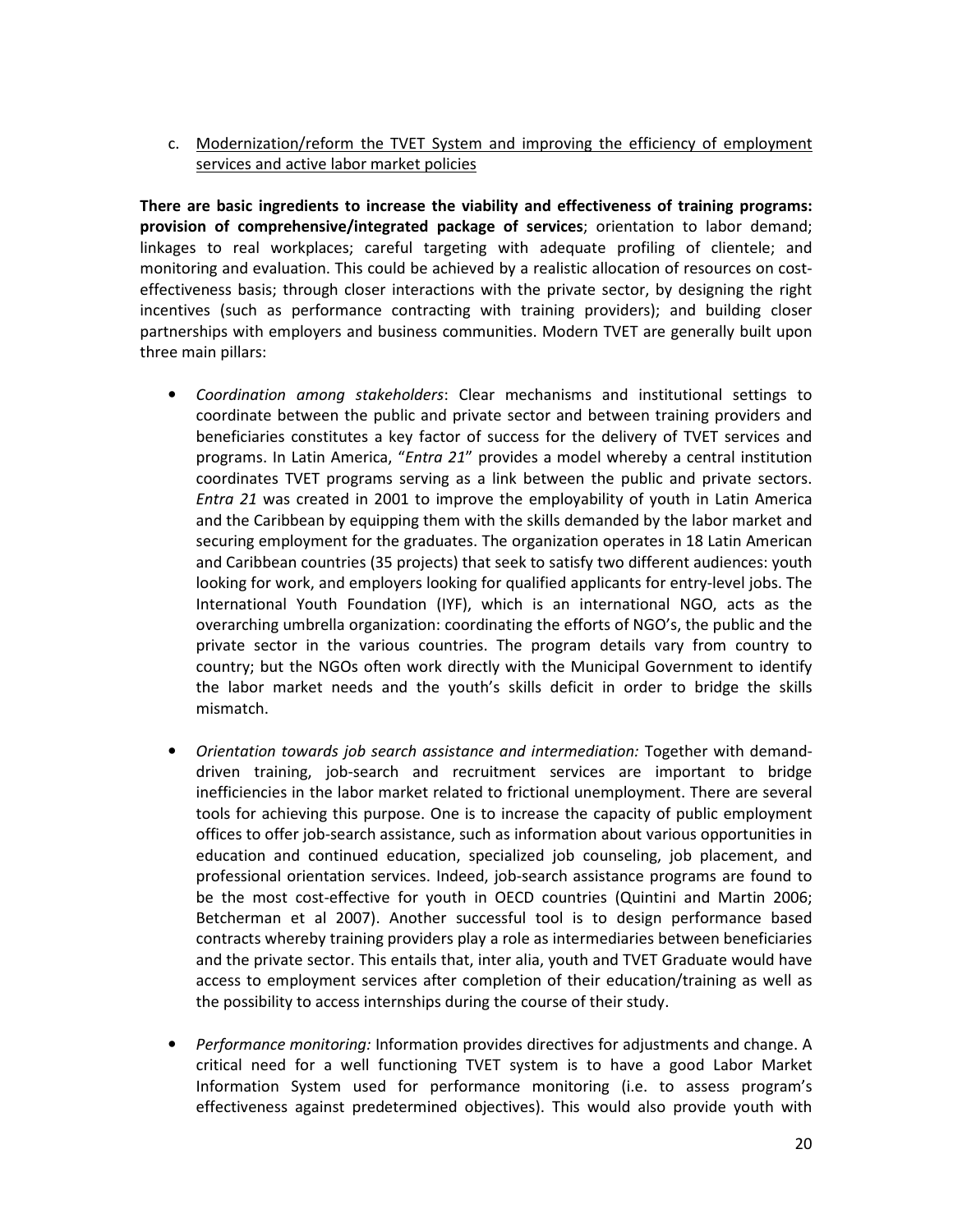information on actual needs of the labor market and encourage enrollment in vocations on the rise and vice versa. The value of performance management information is to help organizations and programs to clearly identify its objectives and best use its resources to achieve those objectives. Performance monitoring would also provide TVET institutions and trainers with directives towards a frequently revised set of specializations in demand, and allow for various relevant (including TVET) diplomas, courses and programs to follow suit with a dynamic revision of curricula to match market projections (locally and internationally, depending on the sector). Selecting appropriate and useful performance indicators requires careful thought about capturing program objectives while balancing the need for accurate and relevant information with simplicity and ease of data collection.

- Information and choice: It is important to design TVET systems in which users have the capacity to choose technical careers in high demand as well as the training courses and training providers that better suit their professional interest, schedule, and preferences. Some countries, like Chile, Colombia, and the United States, provide students with training vouchers. Vouchers allow consumers to choose the type of goods or services and the provider that is best for them. Of course, vouchers systems require that availability and dissemination of information about providers and training courses is available. In Colombia, through a process of lottery assignment, students were given vouchers for vocational training (some redeemable in public training institutions and others in private training institutions). Results from a detailed impact evaluation of the program indicates that students who obtained private vouchers did much better (higher completion rates, and better employment outcomes after completion) due to more flexible curriculum and schedules available in private institutions.
- d. Reform of the public sector.

 $\overline{a}$ 

While the public sector in Egypt are hiring smaller numbers of high school and university graduates, these jobs are still highly desired and may become more so at a time of economic insecurity. In the long run, the government should change their employment practices, to remove the distortion effects of public sector employment. To begin with, the Government Guarantee under the Law 85 of 1973 stands suspended but has not been abolished $^{10}$ . If the status of this guarantee were clarified there could be a significant reduction in queuing for Government jobs (Shaban 2010). The current entry level hiring is formula-based, which gives weight to the year of graduation, level of education, grades, etc. The system was initially designed to reduce the risks of favoritism in hiring; however, there is little proper evaluation of actual skills. The public sector could introduce merit-based pay and promotion measures that stress productivity, in turn sending better signals to young people, their parents and schools. Written exams and interviews (that evaluate personal traits, academic records, language abilities and functional numeracy) for prospective labor market entrants and judicious use of recommendation letters from teachers and employers would begin to direct government hiring away from current methods (Dhillon 2009).

 $10$  In some cases, such as in the case of graduates of the Institute of Tax Collectors (Ma'had Al Sayarefa), all who graduate are still guaranteed jobs in the Ministry of Finance.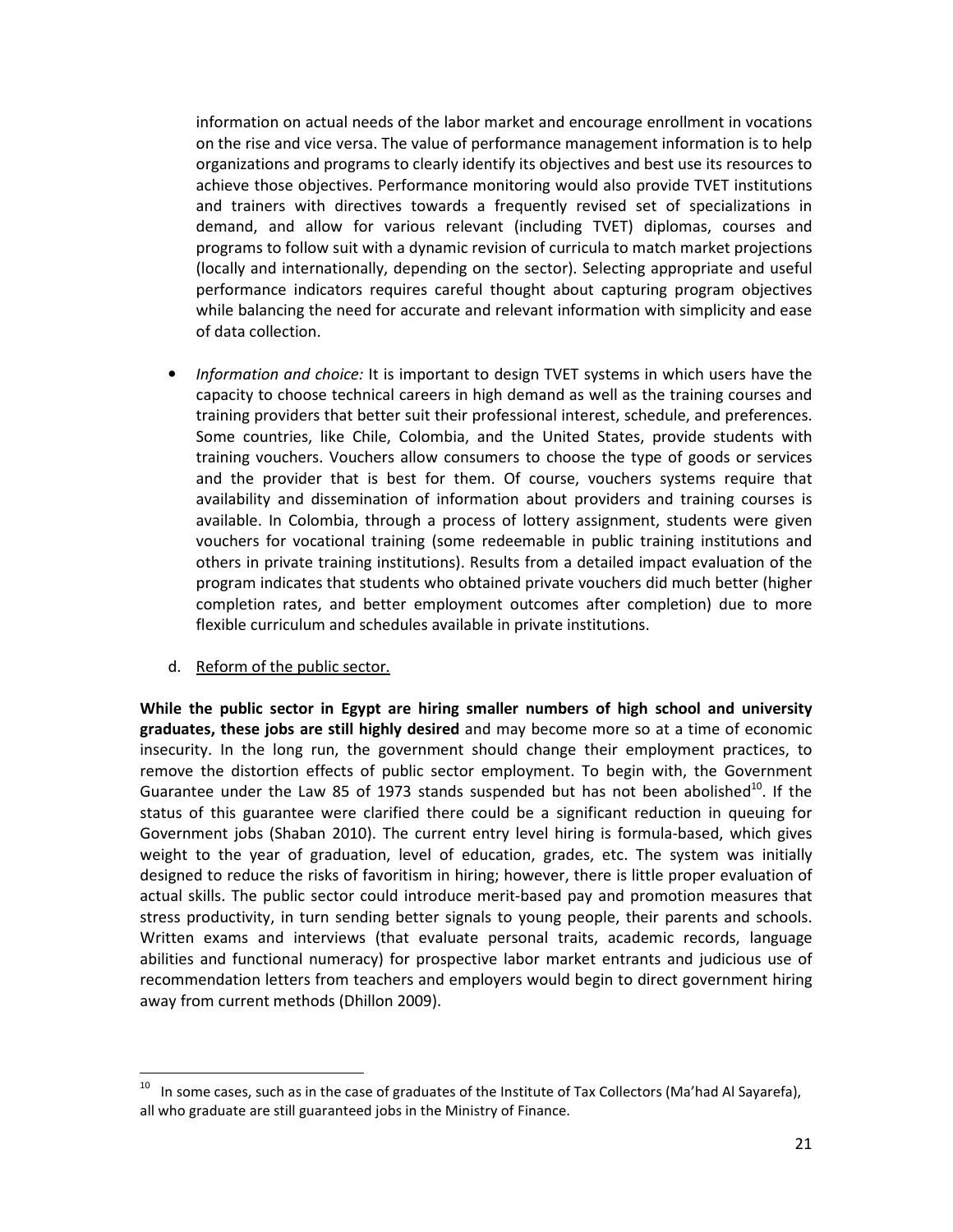In order to address public sector overstaffing voluntary retirement schemes need to be developed - in addition to continued attrition. Roughly 30% of current government positions are redundant.<sup>11</sup> Even if only half the slots falling vacant due to retirement over the next 10 years are filled, the size of the public sector would be reduced by only about 10%. Therefore if a further dent is to be made in the size, voluntary retirement schemes need to be developed. The experience gained in the Bank's ongoing work with other governments (for example, Morocco and Yemen) to develop such schemes could be useful in Egypt (Shaban, 2010).

# **CONCLUSION**

 $\overline{a}$ 

Labor market outcomes in Egypt remain very stagnant for new entrants to the labor market. Youth in Egypt displays higher levels of unemployment and lower levels of participation and employment. As a consequence, new entrants to the labor force – albeit more educated than ever – are unable to capitalize the time and resources invested in their education. There is stagnation in the creation of good private sector jobs, forcing young entrants to work in the informal sector and/or withdraw from the labor force. The main constraint preventing new entrants to get jobs relates to the stagnation of private investment coupled with skills mismatches. The education and training systems are often unrelated to the job market demands, resulting in inadequate curricula that seems unaligned to the competencies required by employers. There are several policy options that could facilitate school to work transition; such as making labor markets more flexible, enhancing employability of new entrants though well designed vocational training programs, increasing quality of education, public sector reform, and designing programs aiming to boost labor demand of new graduates.

 $11$  CAOA functional analysis carried out of various government departments.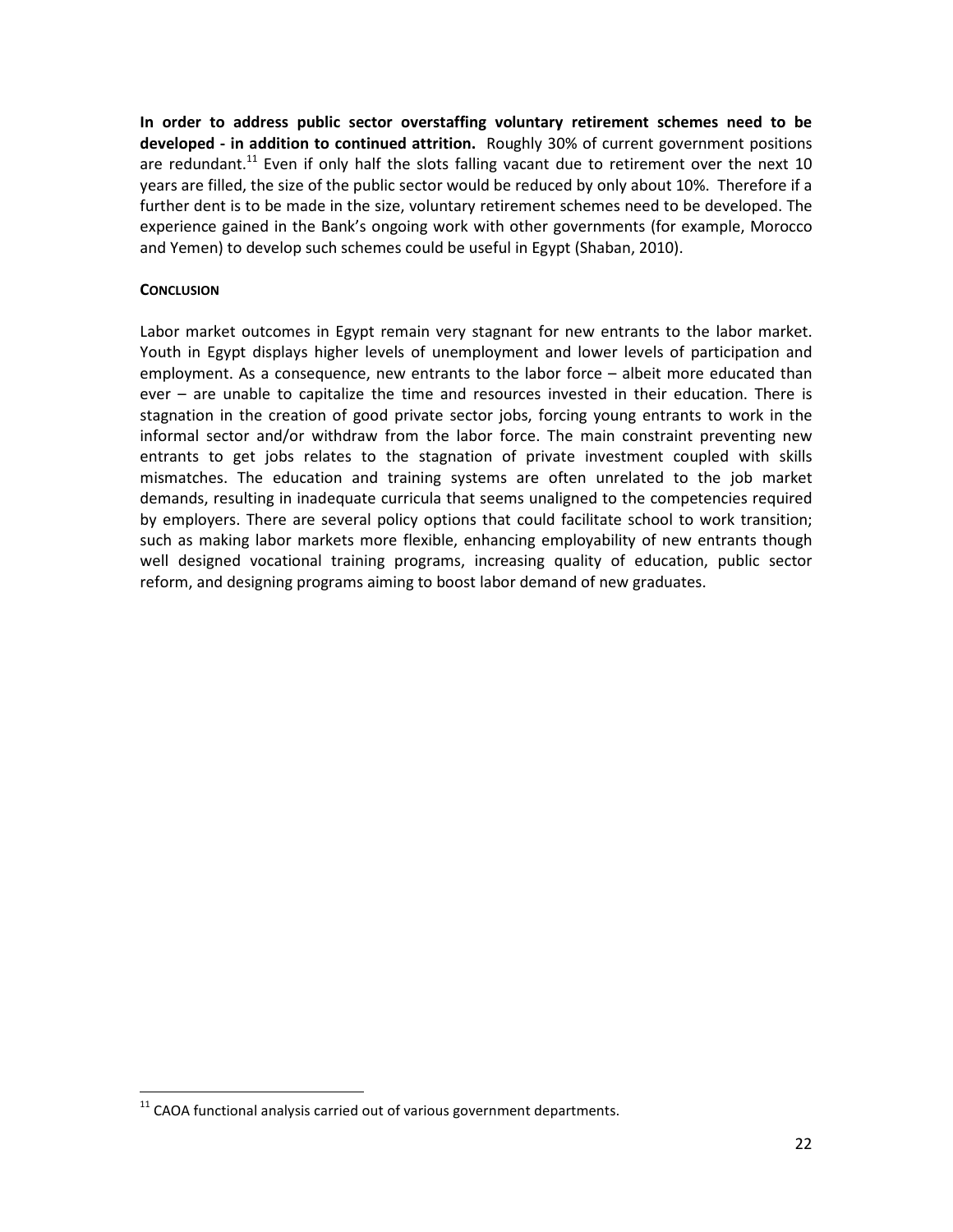#### **REFERENCES**

- Allied Corporation-Egypt (JICA/PVTD). 2006. "Job Opportunity Survey In the Arab Republic of Egypt." Cairo.
- Almeida, R. and Carneiro, P. (2006). Enforcement of Regulation, Informal Labor, Firm Size and Firm Performance. Centre for Economic Policy Research Working Paper No. 5976, London.
- Amer. M. 2007. "Transition from Education to Work Egypt Country Report." European Training Foundation. Turin.
- Angel-Urdinola, D; A. Semlali, and S. Brodmann (2010). "Non Public Provision of ALMPs in AMCs: An Inventory of Youth Programs". SP Working Paper Series. Washington, D.C., World Bank.
- Angel-Urdinola, D. and A. Kuddo (2010). Key Characteristics of Employment Regulation in The Middle East and North Africa. SP Working Paper Series No. 1006. World Bank, Washington DC.
- Assaad. R. 2009. "Labor Supply, Employment and Unemployment in the Egyptian Economy, 1988-2006." The Egyptian Labor Market Revisited, pp. 1-52. American University Press. Cairo.
- Assaad. R. 2008. "Unemployment and Youth Insertion in the Labor Market in Egypt" The Egyptian Economy, Current Challenges and Future Prospects, chapter 5, pp 133-178. The Egyptian Center for Economic Studies American University Press. Cairo.
- Betcherman, G. Daysal, M. and Pages, C. 2007. "Do Employment Subsidies Work? Evidence from Regionally Targeted Subsidies in Turkey". World Bank. Washington D.C.
- Betcherman, G., G. Martin, S. Puerto, R. Friederike, and A Stavreska (2007). "A Review of Interventions to Support Young Workers: Findings of the Youth Employment Inventory". SP Discussion Paper No. 0713. World Bank, Washington, DC.
- Baslevent, C. and O. Özlem. 2003. "Are Married Women in Turkey are more likely to become Added or Discouraged Workers?" Labour 27(3):439–58.
- Calmfors, L. (1994). "Active Labor Market Policy and Unemployment A Framework for the Analysis of Crucial Design Features." OECD Economic Studies No. 22.
- Cunningham, W., A. Wuermli and M. L. Sanchez-Puerta (2010). Active Labor Market Policies for Youth. Social Protection and Labor. Washington, D.C., The World Bank.
- Daveri F. and G. Tabellini (2000). Unemployment and Taxes: Do taxes affect the rate of unemployment? Economic Policy Vol. 15 Issue 30, pp. 47-104
- Dhillon, N., et Al. "Missed by the Boom, Hurt by the Bust Making Markets Work for Young People in the Middle East and North Africa." The Wolfenshon Center for Development at Brookings. Washington D.C.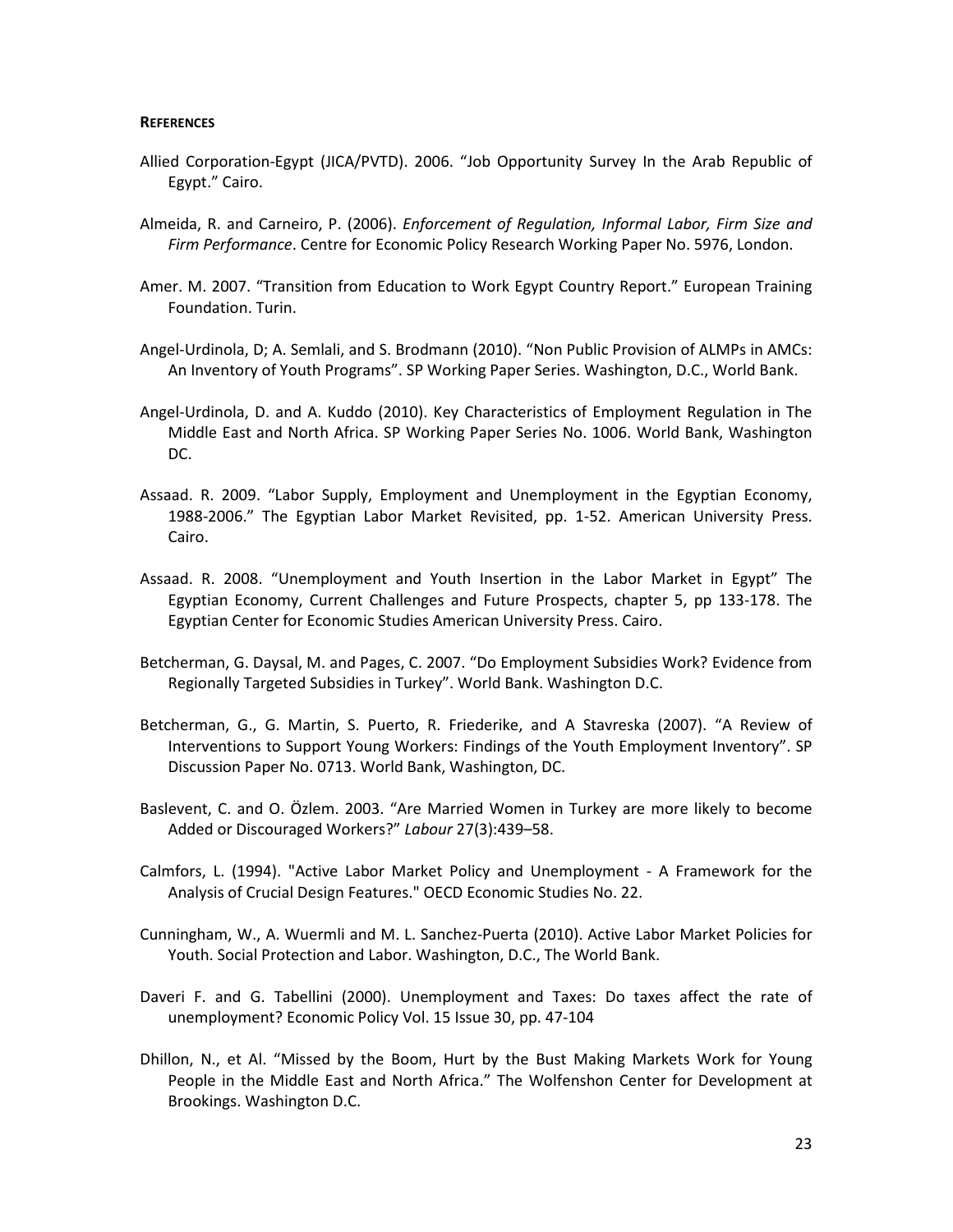Dolan, S. 2006. "'Chile Grows with You' Policy Promotes early Childhood Development." UNICEF.

- El-Zanaty and Associates. 2007. "School-to-work transition: Evidence from Egypt." Employment Policy Papers. ILO, Geneva.
- Egyptian National Competitiveness Council. 2009. "Beyond the Financial Crisis: Competitiveness and sustainable Development." Cairo.
- ETF. 2007. "Transition from Education to Work Egypt". Country Report. Turin.
- Galasso, E., M. Ravallion and A. Silvia, 2002. "Assisting the Transition from Workfare to Work: A Randomized Experiment." Policy Research Working Paper. World Bank.
- Kluve, J. 2006. "The Effectiveness of European Active Labor Market Policy." IZA Discussion Paper No. 2018.
- MIT (Massachusetts Institute of Technology). 2006. "Early Childhood: Education for all, a Great Investment." Cambridge, MA: MIT Workplace Center.
- ILO.2007. "School-to-work transition: Evidence from Egypt". Employment Policy Papers. International Labour Office. Switzerland
- Quintini, G., and S. Martin (2006). "Starting Well or Losing their Way? The Position of Youth in the Labor Market in OECD Countries". OECD Social, Employment and Migration Working Papers, No. 39, OECD Publishing
- Schweinhart. L. 2003. "Benefits, Costs and Explanation of the High Scope Perry Preschool Program." Meeting of the Society for Research in Child Development. Tampa.
- Semlali. A. 2009. "MENA Youth Employability and Job Matching Challenges and Opportunities." World Bank. Washington D.C.

Shaban. R. (2010) "Egypt: Government Employment and Wage Policy" Washington, D.C., World Bank.

- Vermehren. A., et Al. 2006. "Improving Employability for At-Risk Youth." Youth Development Note, Volume 1, Number 7. World Bank, Washington D.C.
- Kamel. M. 2006. "Situation Analysis of Youth Employment in Egypt." Centre for Project Evaluation and Macroeconomic Analysis, Ministry of International Cooperation. Cairo.
- Robalino, D. and L. Sanchez-Puerta. 2008." Managing Labor Market Risks and Creating Better Jobs: Alternative Designs for Income Protection and Active Labor Market Policies". Mimeo. World Bank: Washington DC.